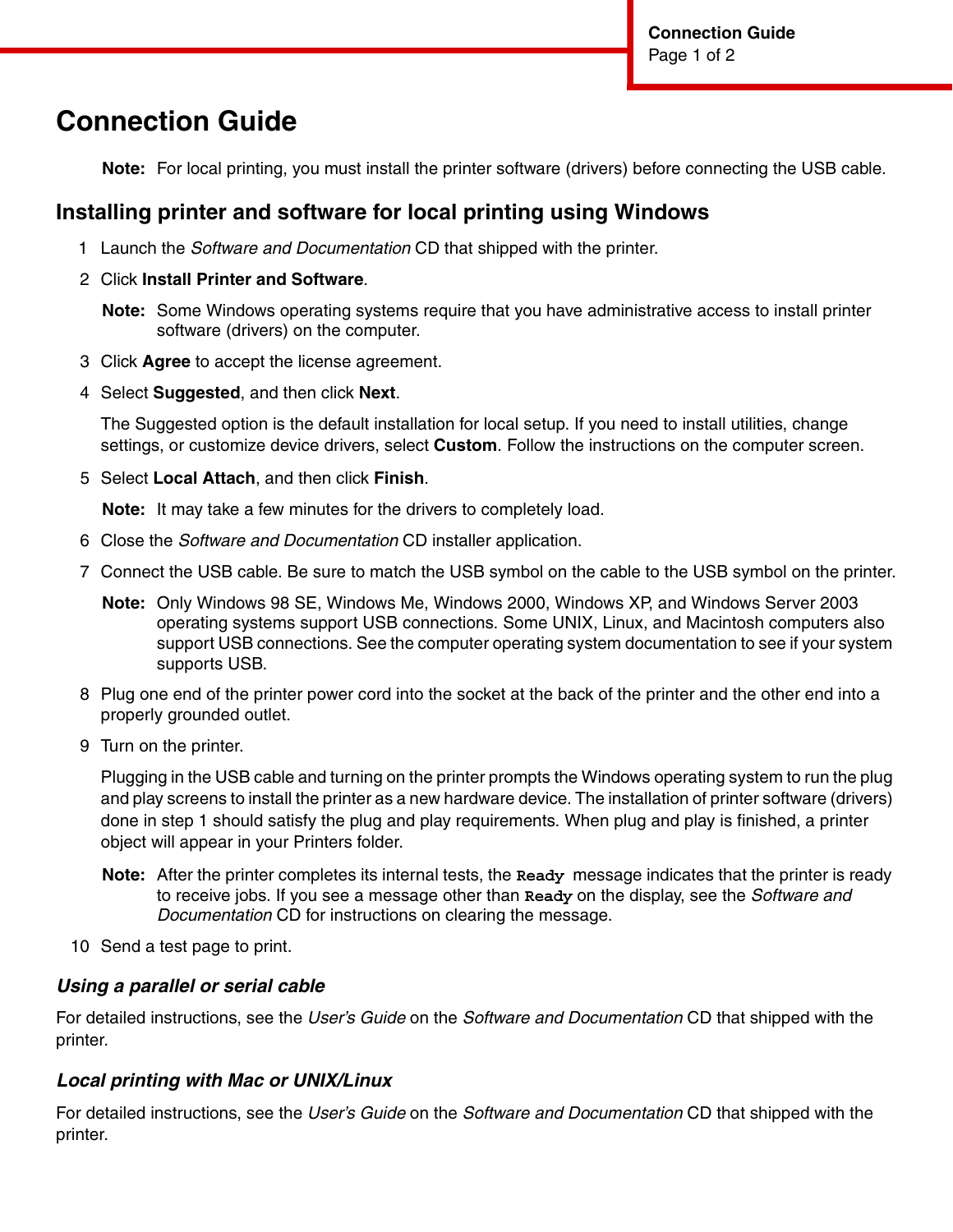## **Installing printer and software for network printing using Windows**

- 1 Make sure the printer is turned off and unplugged from the wall outlet.
- 2 Connect the printer to a LAN drop or hub using an ethernet cable that is compatible with your network.
- 3 Plug one end of the printer power cord into the socket at the back of the printer and the other end into a properly grounded outlet.
- 4 Turn on the printer.
	- **Note:** After the printer completes its internal tests, the **Ready** message indicates that the printer is ready to receive jobs. If you see a message other than **Ready** on the display, see the publications CD for instructions on clearing the message.
- 5 Go to a computer on the same network, and launch the *Software and Documentation* CD that shipped with the printer.
- 6 Click **Install Printer and Software**.
- 7 Click **Agree** to accept the license agreement.
- 8 Select **Suggested**, and then click **Next**.
- 9 Select **Network Attach**, and then click **Next**.
- 10 Select your printer model from the list, and then click **Next**.
- 11 Select your printer port from the list, and then click **Finish** to complete the installation. A printer object is created in the Printers folder on the computer.

If your printer port is not listed, click **Add Port**. Enter the information requested to create a new printer port. Select the option to create an Enhanced TCP/IP Network Port. Other port options will not give you full functionality.

12 Send a test page to print.

#### **Other network cabling options**

The following may also be available as network options for the printer. More information is available in the *User's Guide* on the *Software and Documentation* CD that shipped with the printer.

- **•** Fiber optic internal print servers
- **•** Ethernet internal print servers
- **•** Wireless internal print servers
- **•** Ethernet external print servers
- **•** Wireless external print servers

Detailed instructions for installation are shipped with the product.

#### *Network printing using Mac, UNIX/Linux, or NetWare*

For information about this support, see the *User's Guide* on the *Software and Documentation* CD that shipped with the printer.

You can find some additional information on the *Software and Documentation* CD that shipped with the printer. Launch the *Software and Documentation* CD, and click **View Documentation**.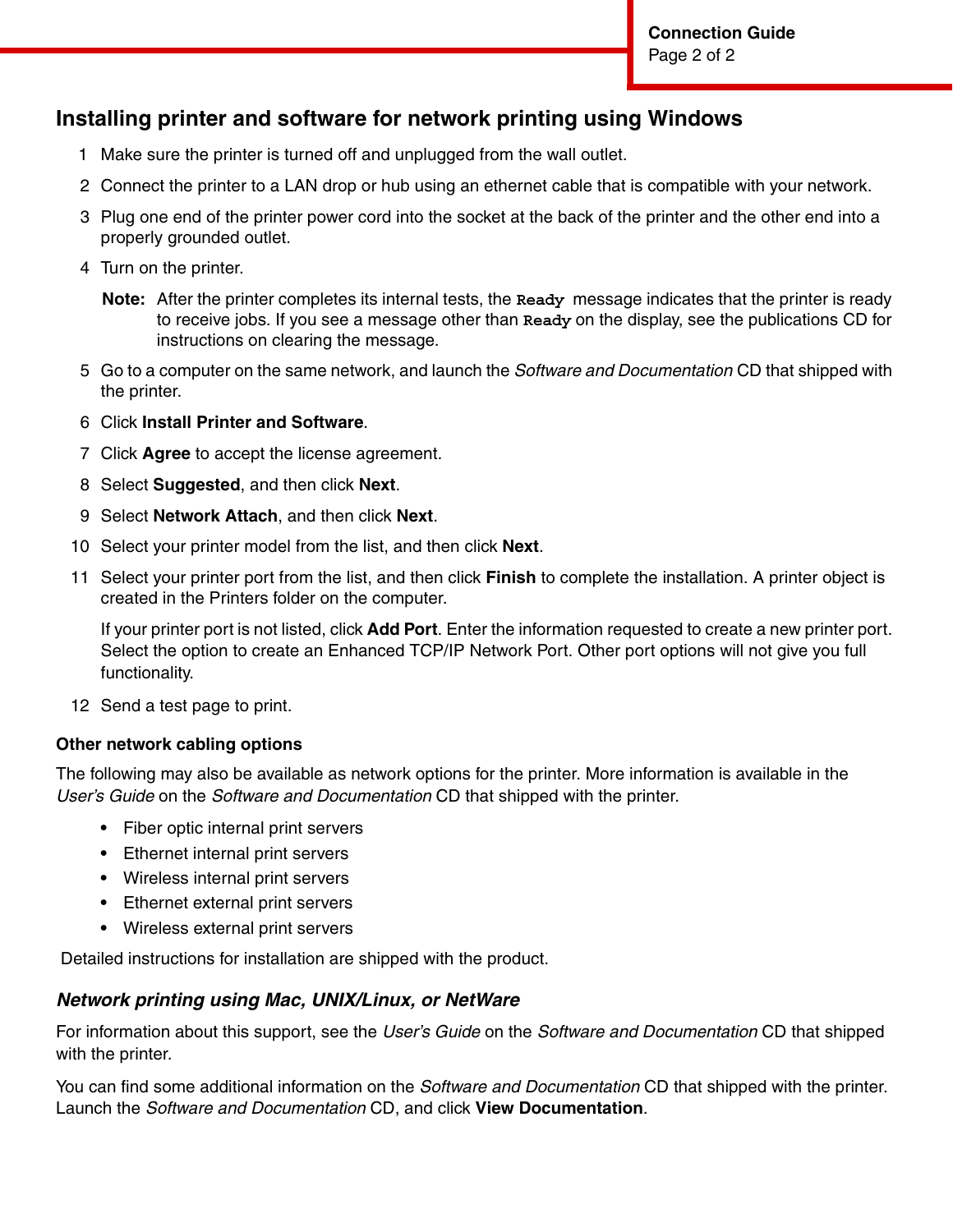# **Color quality guide**

This Color Quality guide helps users understand how operations available on the printer can be used to adjust and customize color output.

### **Quality Menu**

Use this menu selection to change settings that affect print quality and save toner.

| <b>Menu selection</b> | <b>Purpose</b>                                                                                                                                                                                                                                                                                                                                           | <b>Values</b>     |                                                                                                                                                                                                                                                                                                     |  |
|-----------------------|----------------------------------------------------------------------------------------------------------------------------------------------------------------------------------------------------------------------------------------------------------------------------------------------------------------------------------------------------------|-------------------|-----------------------------------------------------------------------------------------------------------------------------------------------------------------------------------------------------------------------------------------------------------------------------------------------------|--|
| Print Mode            | To determine whether                                                                                                                                                                                                                                                                                                                                     | Color*            |                                                                                                                                                                                                                                                                                                     |  |
|                       | images are printed in a<br>monochrome grayscale or in<br>color.                                                                                                                                                                                                                                                                                          | <b>Black Only</b> |                                                                                                                                                                                                                                                                                                     |  |
| Color<br>Correction   | To adjust the printed color to<br>better match the colors of<br>other output devices or<br>standard color systems.<br>Due to the differences                                                                                                                                                                                                             | Auto*             | Applies different color conversion<br>tables to each object on the<br>printed page, depending on the<br>type of object and how the color for<br>each object is specified.                                                                                                                           |  |
|                       | between additive and<br>subtractive colors, certain                                                                                                                                                                                                                                                                                                      | Off               | No color correction is<br>implemented.                                                                                                                                                                                                                                                              |  |
|                       | colors that appear on the<br>monitor are impossible to<br>duplicate on the printer.                                                                                                                                                                                                                                                                      | Manual            | Allows customization of the color<br>conversion tables applied to each<br>object on the printed page,<br>depending on the type of object<br>and how the color for each object<br>is specified. Customization is<br>performed using the selections<br>available under the Manual Color<br>menu item. |  |
| Print                 | To select the quality of                                                                                                                                                                                                                                                                                                                                 | 1200 dpi          |                                                                                                                                                                                                                                                                                                     |  |
| Resolution            | printed output.                                                                                                                                                                                                                                                                                                                                          | 4800 CQ*          |                                                                                                                                                                                                                                                                                                     |  |
| Toner Darkness        | To lighten or darken printed<br>output and conserve toner.                                                                                                                                                                                                                                                                                               | $1$ to $5$        | 4* is the default setting.<br>Select a lower number to lighten<br>the printed output or save toner.                                                                                                                                                                                                 |  |
| Color Saver           | To conserve toner in graphics                                                                                                                                                                                                                                                                                                                            | On                |                                                                                                                                                                                                                                                                                                     |  |
|                       | and images yet maintain high<br>quality text. The amount of<br>toner used to print graphics<br>and images is reduced;<br>however, text is printed with<br>default toner usage. If<br>selected, this setting<br>overrides Toner Darkness<br>settings. Color Saver is not<br>supported in PPDS, and<br>partially supported by the<br>PCL emulation driver. | Off*              |                                                                                                                                                                                                                                                                                                     |  |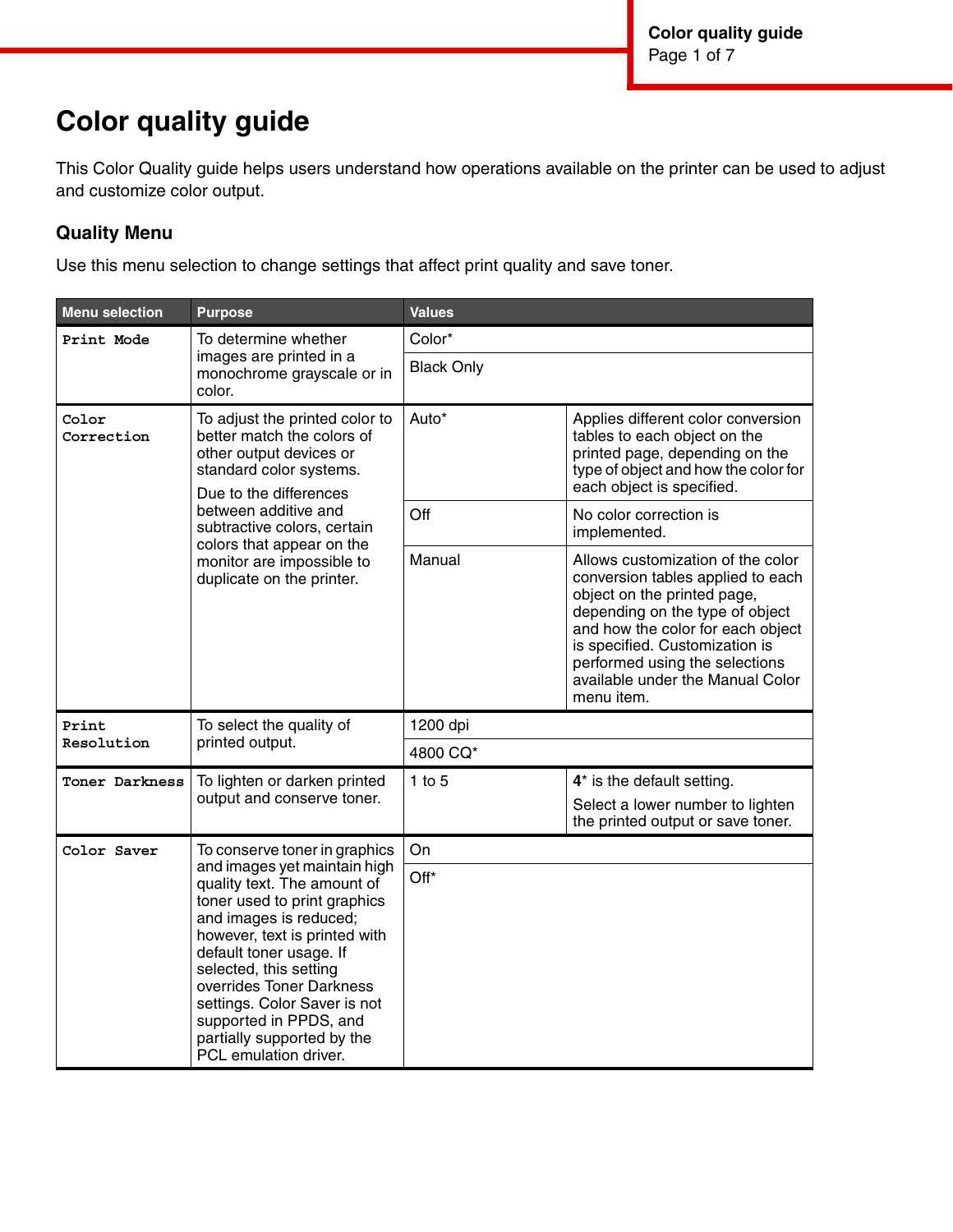**Color quality guide** Page 2 of 7

| <b>Menu selection</b> | <b>Purpose</b>                                                                                                                                                          | <b>Values</b>                                     |                                                                                            |  |
|-----------------------|-------------------------------------------------------------------------------------------------------------------------------------------------------------------------|---------------------------------------------------|--------------------------------------------------------------------------------------------|--|
| RGB Brightness        | To assist in making<br>brightness, contrast, and<br>saturation adjustments to<br>color output.                                                                          | $-6, -5, -4, -3, -2, -1, 0$ ,<br>1, 2, 3, 4, 5, 6 | -6 is the maximum decrease<br>6 is the maximum increase<br><b>0</b> is the default setting |  |
| RGB Contrast          | These functions do not affect<br>files where CMYK color<br>specifications are being                                                                                     | $0^*$ , 1, 2, 3, 4, 5                             | <b>0</b> is the default setting<br>5 is maximum increase                                   |  |
| RGB Saturation        | used. See Frequently asked<br>questions (FAQ) about<br>color printing in the User's<br>Guide on the publications CD<br>for more information on color<br>specifications. | $0^*$ , 1, 2, 3, 4, 5                             | <b>0</b> is the default setting<br>5 is the maximum increase                               |  |
| Color Balance         | To provide users with the                                                                                                                                               | Cyan                                              | $-5, -4, -3, -2, -1, 0^*, 1, 2, 3, 4, 5$                                                   |  |
|                       | ability to make subtle color<br>adjustments to printed output                                                                                                           | Magenta                                           | -5 is the maximum decrease                                                                 |  |
|                       | by increasing or decreasing                                                                                                                                             | Yellow                                            | 5 is the maximum increase                                                                  |  |
|                       | the amount of toner being<br>used for each color plane                                                                                                                  | <b>Black</b>                                      |                                                                                            |  |
|                       | individually.                                                                                                                                                           | <b>Reset Defaults</b>                             | Sets values for Cyan, Magenta,<br>Yellow, and Black to 0 (zero).                           |  |
| Color Samples         | To assist users in selecting<br>colors to be printed. Users<br>can print color samples                                                                                  | sRGB Display                                      | Prints RGB samples using<br>sRGB Display color conversion<br>tables.                       |  |
|                       | pages for each of the RGB<br>and CMYK color conversion<br>tables used in the printer.                                                                                   | sRGB Vivid                                        | Prints RGB samples using<br>sRGB Vivid color conversion<br>tables.                         |  |
|                       | The color samples pages<br>consist of a series of colored<br>boxes along with the RGB or<br><b>CMYK</b> combination that                                                | Display-True Black                                | Prints RGB samples using<br>Display-True Black color<br>conversion tables.                 |  |
|                       | creates the color observed<br>for each particular box.<br>These pages can be useful in                                                                                  | Vivid                                             | Prints RGB samples using Vivid<br>color conversion tables.                                 |  |
|                       | helping users decide which                                                                                                                                              | Off-RGB                                           | Color conversion is implemented.                                                           |  |
|                       | RGB or CMYK combinations<br>to use in their software<br>applications to create the<br>desired printed color output.                                                     | <b>US CMYK</b>                                    | Prints CMYK samples using<br>US CMYK color conversion<br>tables.                           |  |
|                       | The printer Embedded Web<br>Server interface, which is<br>only available on network                                                                                     | Euro CMYK                                         | Prints CMYK samples using<br>Euro CMYK color conversion<br>tables.                         |  |
|                       | models, offers users more<br>flexibility. It lets users print<br>Detailed Color Samples.                                                                                | <b>Vivid CMYK</b>                                 | Prints CMYK samples using<br>Vivid CMYK color conversion<br>tables.                        |  |
|                       |                                                                                                                                                                         | Off-CMYK                                          | No color conversion is<br>implemented.                                                     |  |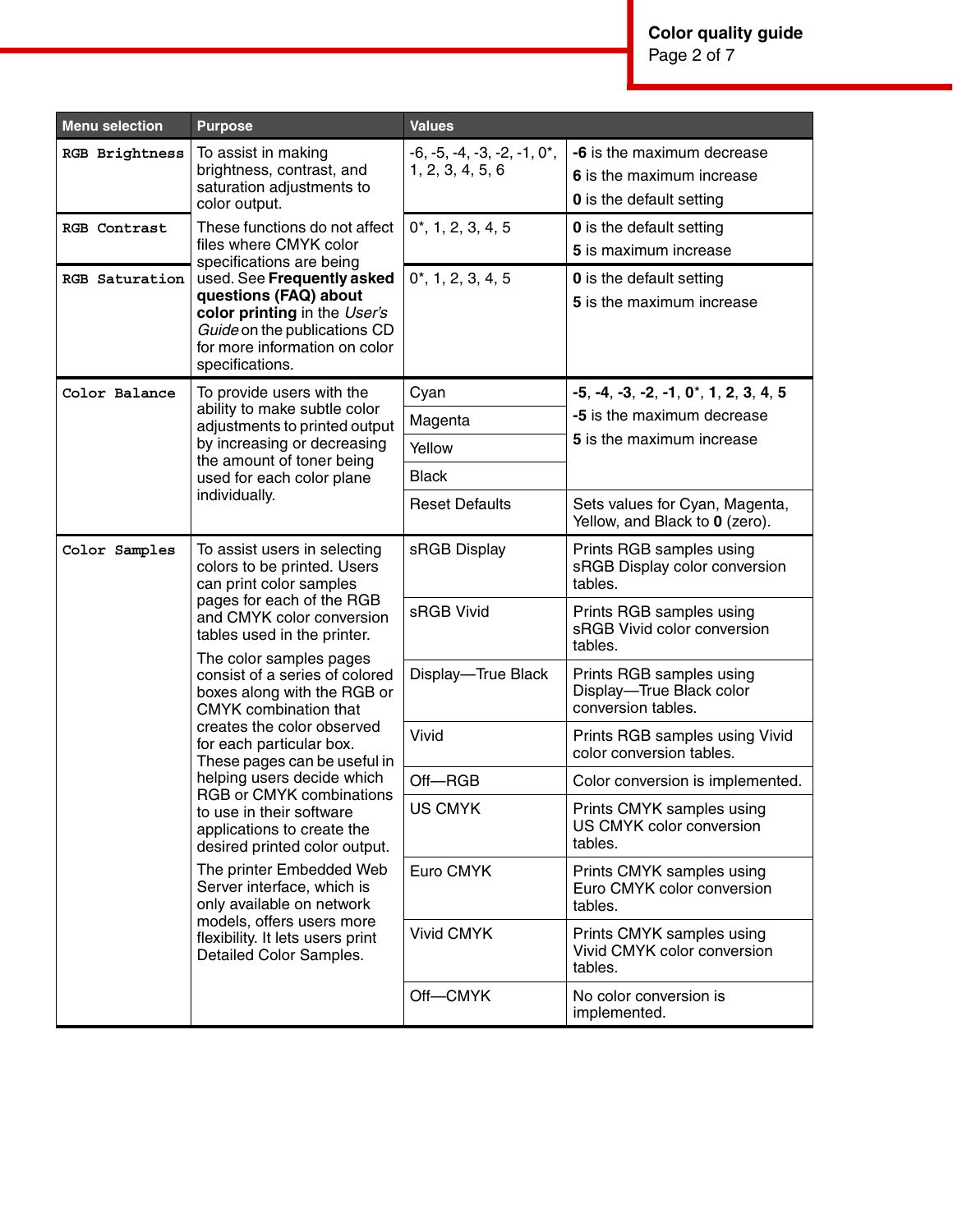| <b>Menu selection</b> | <b>Purpose</b>                                                                                                                          | <b>Values</b>                                                                                    |                                                                                                                                                                                                         |
|-----------------------|-----------------------------------------------------------------------------------------------------------------------------------------|--------------------------------------------------------------------------------------------------|---------------------------------------------------------------------------------------------------------------------------------------------------------------------------------------------------------|
| Manual Color          | To let users customize the<br>RGB or CMYK color<br>conversions applied to each<br>object on the printed page.                           | RGB Image                                                                                        | sRGB Display*-Applies a color<br>conversion table to produce output<br>that approximates the colors<br>displayed on a computer monitor.                                                                 |
|                       | Color conversion of the data<br>specified using RGB<br>combinations can be<br>customized based on object                                |                                                                                                  | sRGB Vivid-Increases color<br>saturation for the sRGB Display<br>color conversion table. Preferred<br>for business graphics and text.                                                                   |
|                       | type (text, graphics, or image)<br>through the printer operator<br>panel.                                                               |                                                                                                  | Display-True Black-Applies a<br>color conversion table to produce<br>output that approximates the<br>colors displayed on a computer<br>monitor while using only black<br>toner for neutral gray colors. |
|                       |                                                                                                                                         |                                                                                                  | Vivid-Applies a color conversion<br>table that produces brighter, more<br>saturated colors.                                                                                                             |
|                       |                                                                                                                                         |                                                                                                  | Off-No color conversion is<br>implemented.                                                                                                                                                              |
|                       |                                                                                                                                         | <b>RGB Text</b>                                                                                  | sRGB Display                                                                                                                                                                                            |
|                       |                                                                                                                                         | <b>RGB Graphics</b>                                                                              | sRGB Vivid*                                                                                                                                                                                             |
|                       |                                                                                                                                         |                                                                                                  | <b>Display-True Black</b>                                                                                                                                                                               |
|                       |                                                                                                                                         |                                                                                                  | <b>Vivid</b>                                                                                                                                                                                            |
|                       |                                                                                                                                         |                                                                                                  | Off                                                                                                                                                                                                     |
|                       |                                                                                                                                         | <b>CMYK</b> Image<br><b>CMYK Text</b><br><b>CMYK Graphics</b>                                    | US CMYK* (country/region-<br>specific factory default values)-<br>Applies a color conversion table to<br>approximate SWOP color output.                                                                 |
|                       |                                                                                                                                         |                                                                                                  | Euro CMYK* (country/region-<br>specific factory default values)-<br>Applies a color conversion table to<br>approximate EuroScale color<br>output.                                                       |
|                       |                                                                                                                                         |                                                                                                  | <b>Vivid CMYK—Increases color</b><br>saturation for the US CMYK color<br>conversion table.                                                                                                              |
|                       |                                                                                                                                         |                                                                                                  | <b>Off-No color conversion is</b><br>implemented.                                                                                                                                                       |
| Color Adjust          | Automatic color adjust will<br>occur periodically during<br>printing. Color adjustment<br>can be manually started by<br>this operation. | No selections exist for<br>this operation. Press<br>$\circled{)}$ to initiate this<br>operation. |                                                                                                                                                                                                         |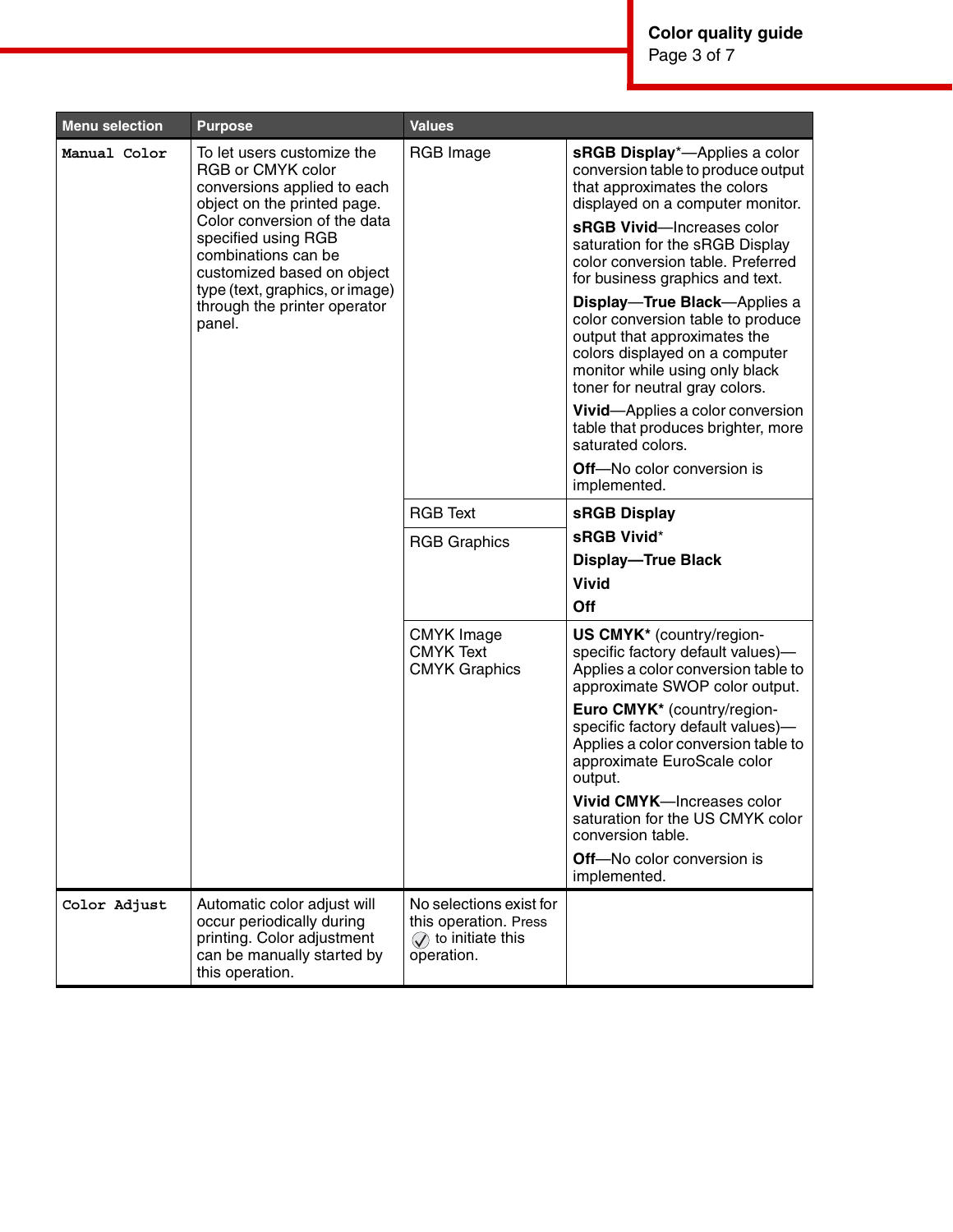| <b>Menu selection</b>                                                                                                                                                       | <b>Purpose</b>                                                                                                                                                    | <b>Values</b> |                                          |
|-----------------------------------------------------------------------------------------------------------------------------------------------------------------------------|-------------------------------------------------------------------------------------------------------------------------------------------------------------------|---------------|------------------------------------------|
| Enhance Fine                                                                                                                                                                | A selection to enable a print                                                                                                                                     | On.           | In the driver, enable the check box.     |
| Lines                                                                                                                                                                       | mode preferable for certain<br>files containing fine line<br>detail, such as architectural<br>drawings, maps, electronic<br>circuit diagrams, and flow<br>charts. | Off*          | In the driver, disable the check<br>box. |
| Enhance Fine Lines is not a<br>menu item. This setting is<br>only available on the PCL<br>emulation driver, PostScript<br>driver, or on the printer<br>Embedded Web Server. |                                                                                                                                                                   |               |                                          |

## **Solving color quality problems**

This section helps answer some basic color-related questions and describes how some of the features provided in the Quality Menu can be used to solve typical color problems.

**Note:** Read the quick reference page entitled "Print quality and troubleshooting guide" which provides solutions for common print quality problems, some of which may affect the color quality of the printed output.

### *Frequently asked questions (FAQ) about color printing*

#### **What is RGB color?**

Red, green, and blue light can be added together in various amounts to produce a large range of colors observed in nature. For example, red and green light can be combined to create yellow light. Televisions and computer monitors create colors in this manner. RGB color is a method of describing colors by indicating the amount of red, green, and blue light needed to reproduce a particular color.

#### **What is CMYK color?**

Cyan, magenta, yellow, and black inks or toners can be printed in various amounts to produce a large range of colors observed in nature. For example, cyan and yellow can be combined to create green. Printing presses, inkjet printers, and color laser printers create colors in this manner. CMYK color is a method of describing colors by indicating the amount of cyan, magenta, yellow, and black needed to reproduce a particular color.

#### **How is color specified in a document to be printed?**

Software applications typically specify document color using RGB or CMYK color combinations. Additionally, they commonly let users modify the color of each object in a document. Since the procedures to modify colors vary depending on the application, see the software application Help section for instruction.

#### **How does the printer know what color to print?**

When a user prints a document, information describing the type and color of each object in the document is sent to the printer. The color information is passed through color conversion tables that translate the color into appropriate amounts of cyan, magenta, yellow, and black toner needed to produce the desired color. The object type information lets different color conversion tables be used for different types of objects. For example, it is possible to apply one type of color conversion table to text while applying a different color conversion table to photographic images.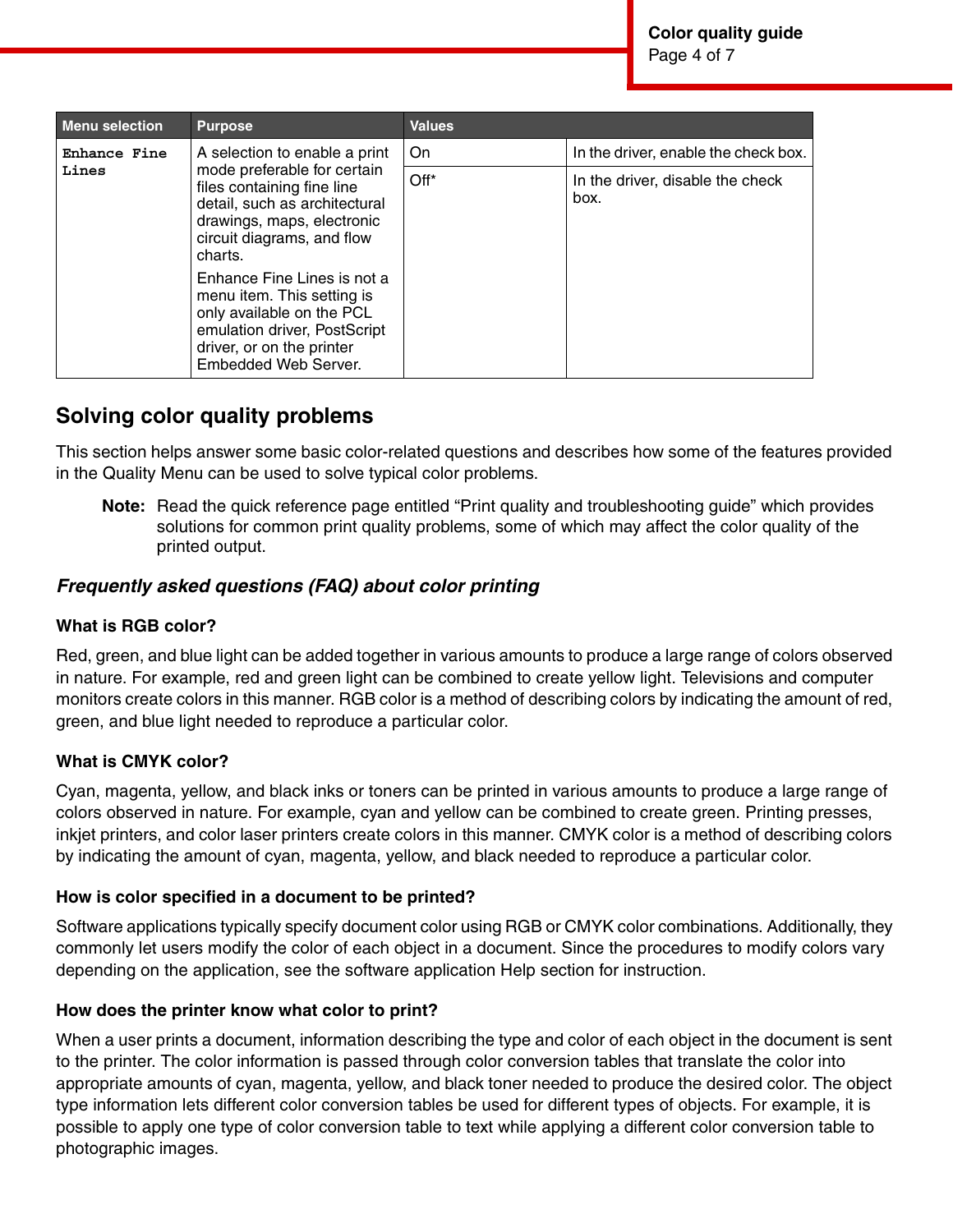#### **Should I use the PostScript or PCL emulation driver for the best color? What driver settings should I use for the best color?**

The PostScript driver is strongly recommended for best color quality. The default settings in the PostScript driver provide preferred color quality for the majority of printouts.

#### **Why doesn't the printed color match the color I see on the computer screen?**

The color conversion tables used in Auto **Color Correction** mode generally approximate the colors of a standard computer monitor. However, because of technology differences that exist between printers and monitors, there are many colors that can be generated on a computer screen that cannot be physically reproduced on a color laser printer. Color match can also be affected by monitor variations and lighting conditions. See the response to the question "How can I match a particular color (such as a color in a corporate logo)?" on page 6 for recommendations on how the printer Color Samples pages may be useful in solving certain color-matching problems.

#### **The printed page appears tinted. Can I slightly adjust the color?**

Sometimes a user may consider printed pages to appear tinted (for example, everything printed seems to be too red). This can be caused by environmental conditions, paper type, lighting conditions, or user preference. In these instances, **Color Balance** may be used to create more preferable color. Color Balance provides the user with the ability to make subtle adjustments to the amount of toner being used in each color plane. Selecting positive (or negative) values for cyan, magenta, yellow, and black under the Color Balance menu will slightly increase (or decrease) the amount of toner used for the chosen color. For example, if a user believes the overall printed page to be too red, then decreases to both magenta and yellow could potentially improve color preference.

#### **Is it possible to increase the gloss in the printed output?**

Obtain additional gloss by printing using the 1200 dpi Print Resolution Setting.

#### **My color transparencies seem dark when projected. Is there anything I can do to improve the color?**

This problem most commonly occurs when projecting transparencies with reflective overhead projectors. To obtain the highest projected color quality, transmissive overhead projectors are recommended. If a reflective projector must be used, then adjusting **Toner Darkness** settings to 1, 2, or 3 will lighten the transparency. Be sure to print on the recommended type of color transparencies. For more information, see "Understanding paper and specialty media guidelines" in the *User's Guide* on the *Software and Documentation* CD.

**Color Saver** must be **Off** to adjust **Toner Darkness**.

#### **What is Manual Color Correction?**

The color conversion tables applied to each object on the printed page when using the default Auto **Color Correction** setting generate preferred color for the majority of documents. Occasionally, a user may want to apply a different color table mapping. This customization is accomplished using the Manual Color menu and the Manual Color Correction setting.

Manual Color Correction applies the RGB and CMYK color conversion table mappings as defined in the Manual Color menu. Users may select any of five different color conversion tables available for RGB objects (sRGB Display, Display—True Black, sRGB Vivid, Off, and Vivid) and any of four different color conversion tables available for CMYK objects (US CMYK, Euro CMYK, Vivid CMYK, and Off).

**Note:** The Manual Color Correction setting is not useful if the software application does not specify colors with RGB or CMYK combinations, or in certain situations where the software application or the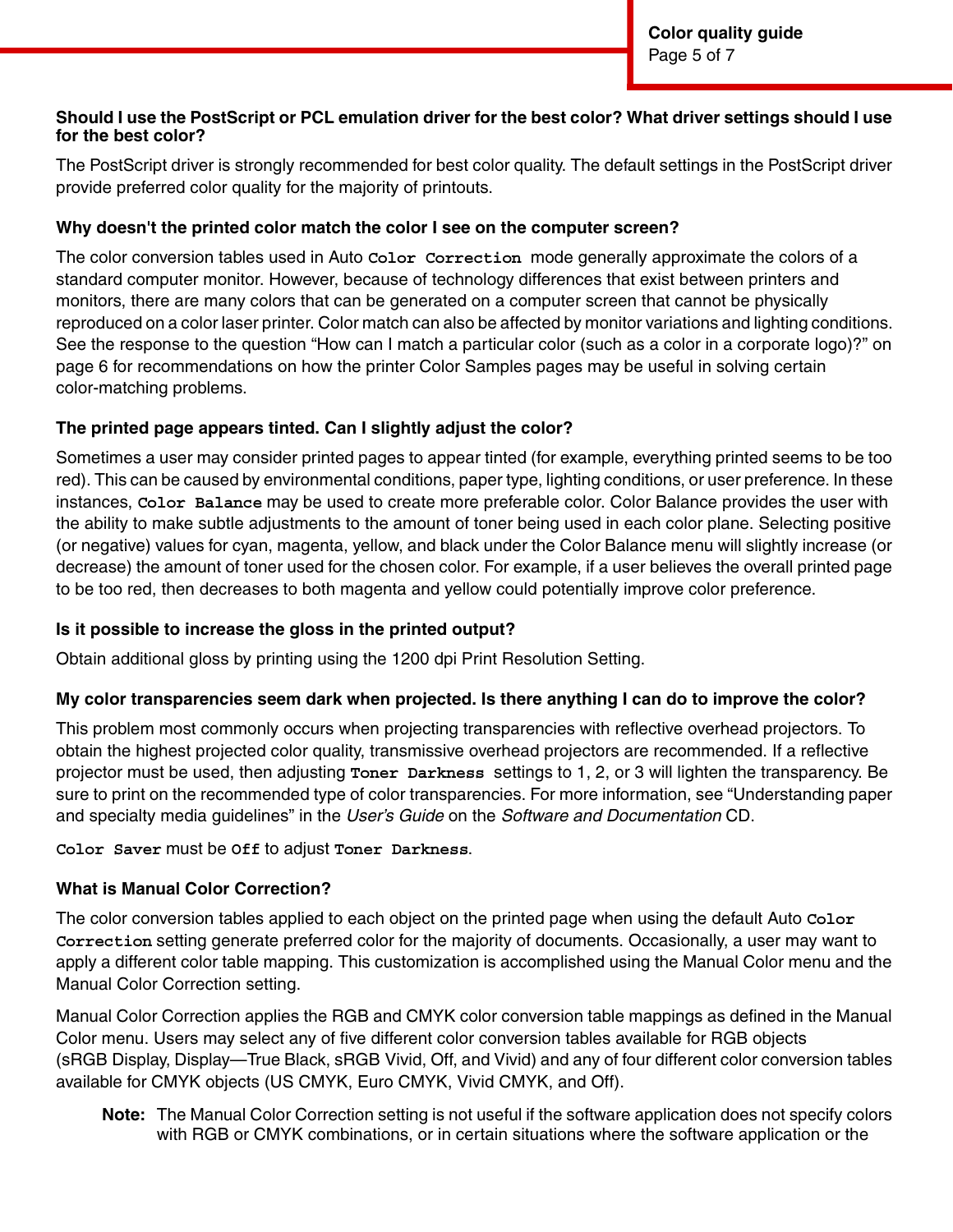computer operating system adjusts the colors specified in the application through color management.

#### **How can I match a particular color (such as a color in a corporate logo)?**

Occasionally, users have a need for the printed color of a particular object to closely match a specific color. A typical example of this is when a user is trying to match the color of a corporate logo. While instances can occur in which the printer cannot exactly reproduce the desired color, users should be able to identify adequate color matches for the majority of cases. The **Color Samples** menu item can provide useful information in helping to solve this particular type of color-matching problem.

The nine Color Samples values correspond to color conversion tables in the printer. Selecting any of the Color Samples values generates a multiple-page printout consisting of hundreds of colored boxes. Either a CMYK or RGB combination is located on each box, depending on the table selected. The observed color of each box is obtained by passing the CMYK or RGB combination labeled on the box through the selected color conversion table.

The user can examine the color samples pages and identify the box whose color is the closest to the desired color. If the user finds a box whose color is close to the desired color match, but the user would like to scan the colors in that area in more detail, then the user can access the Detailed Color Samples by using the printer Embedded Web Server interface, which is only available on network models.

The color combination labeled on the box can then be used for modifying the color of the object in a software application. The software application Help section provides instructions for modifying the color of an object. Manual **Color Correction** may be necessary to utilize the selected color conversion table for the particular object.

Which Color Samples pages to use for a particular color-matching problem depends on the Color Correction setting being used (Auto, Off, or Manual), the type of object being printed (text, graphics, or images), and how the color of the object is specified in the software application (RGB or CMYK combinations). When the printer **Color Correction** setting is set to **Off**, the color is based on the print job information; no color conversion is implemented. The following table identifies which Color Samples pages to use.

| Color<br>specification of<br>object being<br>printed | <b>Classification of</b><br>object being<br>printed | <b>Printer Color</b><br>Correction<br>setting | <b>Color Samples pages to print</b><br>and use for color matching |
|------------------------------------------------------|-----------------------------------------------------|-----------------------------------------------|-------------------------------------------------------------------|
| <b>RGB</b>                                           | Text                                                | Auto                                          | sRGB Vivid                                                        |
|                                                      |                                                     | Manual                                        | <b>Manual Color RGB Text Setting</b>                              |
|                                                      | Graphic                                             | Auto                                          | sRGB Vivid                                                        |
|                                                      |                                                     | Manual                                        | Manual Color RGB Graphics Setting                                 |
|                                                      | Image                                               | Auto                                          | sRGB Display                                                      |
|                                                      |                                                     | Manual                                        | Manual Color RGB Image Setting                                    |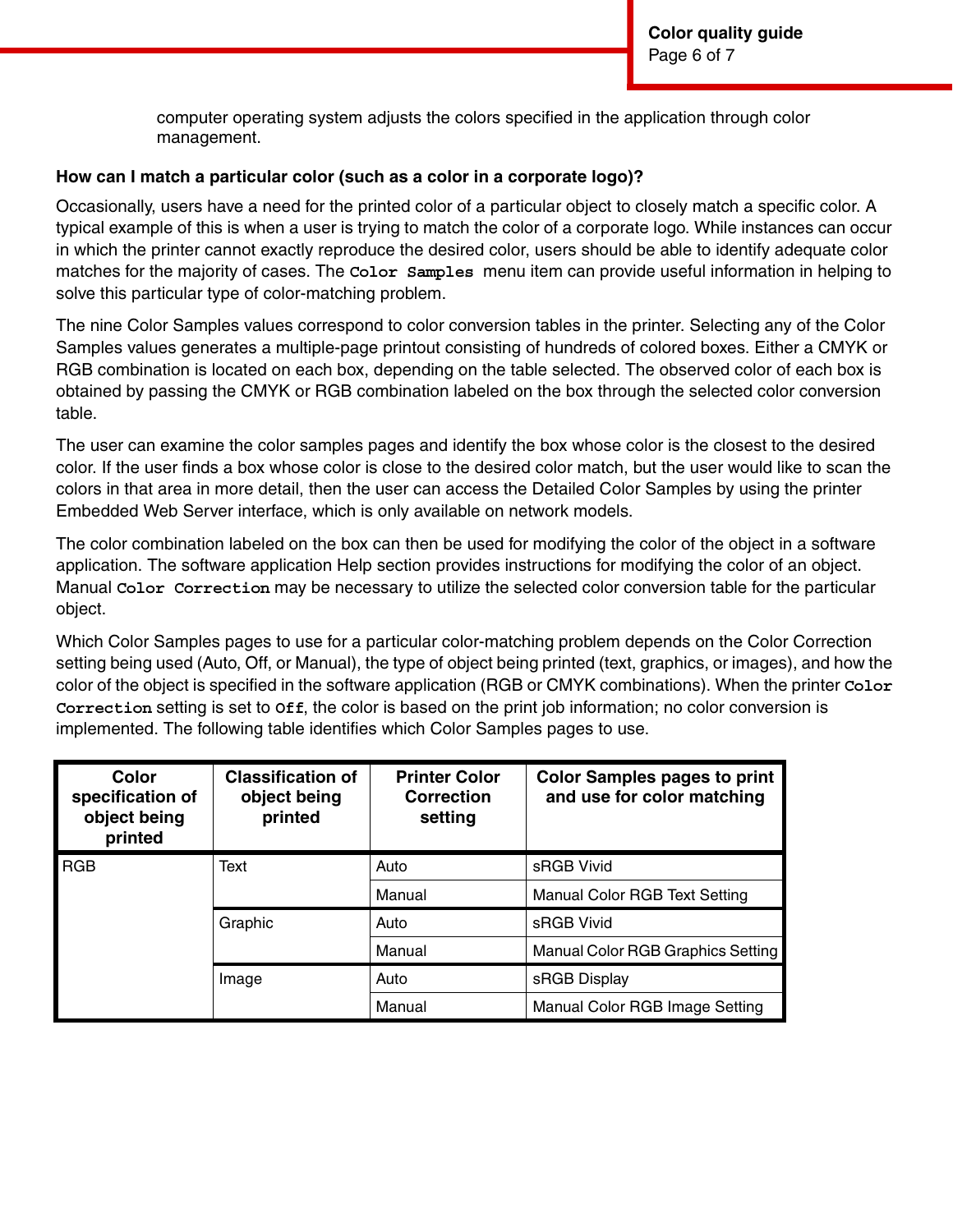| Color<br>specification of<br>object being<br>printed | <b>Classification of</b><br>object being<br>printed | <b>Printer Color</b><br><b>Correction</b><br>setting | <b>Color Samples pages to print</b><br>and use for color matching |
|------------------------------------------------------|-----------------------------------------------------|------------------------------------------------------|-------------------------------------------------------------------|
| <b>CMYK</b>                                          | Text                                                | Auto                                                 | US CMYK or EURO CMYK                                              |
|                                                      |                                                     | Manual                                               | Manual Color CMYK Text Setting                                    |
|                                                      | Graphic                                             | Auto                                                 | <b>US CMYK</b>                                                    |
|                                                      |                                                     | Manual                                               | <b>Manual Color CMYK Graphics</b><br>Setting                      |
|                                                      | Image                                               | Auto                                                 | US CMYK                                                           |
|                                                      |                                                     | Manual                                               | Manual Color CMYK Image Setting                                   |

**Note:** The Color Samples pages are not useful if the software application does not specify colors with RGB or CMYK combinations. Additionally, certain situations exist where the software application or the computer operating system adjusts the RGB or CMYK combinations specified in the application through color management. The resulting printed color may not be an exact match of the Color Samples pages.

#### *What are Detailed Color Samples and how do I access them?*

This information applies to network models only.

Detailed Color Samples are pages similar to the default pages of color samples accessible from the Quality Menu on the printer operator panel or from the Configuration Menu in the printer Embedded Web Server. The default color samples accessed by these methods have an increment value of 10 percent for Red (R), Green (G), and Blue (B) values. Collectively, these values are known as RGB color. If the user finds a value on the pages that is close, but would like to scan more colors in a nearby area, the user can use the Detailed Color Samples to input the desired color value and a more specific or lower increment value. This lets the user print multiple pages of colored boxes that surround a specific color of interest.

To access the pages of Detailed Color Samples, use the printer Embedded Web Server interface. Select the Color Samples option within the Configuration Menu. Nine color conversion table options and three buttons called Print, Detailed, and Reset are shown on the options screen.

If the user selects a color conversion table and presses the **Print** button, the printer prints the default color samples pages. If the user selects a color conversion table and presses the **Detailed** button, a new interface becomes available. The interface lets the user enter individual R, G, and B values of the specific color of interest. The user can also enter an increment value that defines the difference between the RGB value that each color box differs by. If the user selects **Print**, a printout generates which consists of the user-specified color and the colors that exist near this color based on the increment value.

This process can be duplicated for Cyan (C), Magenta (M), Yellow (Y), and Black (K) color conversion tables, too. Collectively, these values are known as CMYK color. The default increment is 10 percent for Black and 20 percent for Cyan, Magenta, and Yellow. The increment value defined by the user for Detailed Color Samples applies to Cyan, Magenta, Yellow, and Black.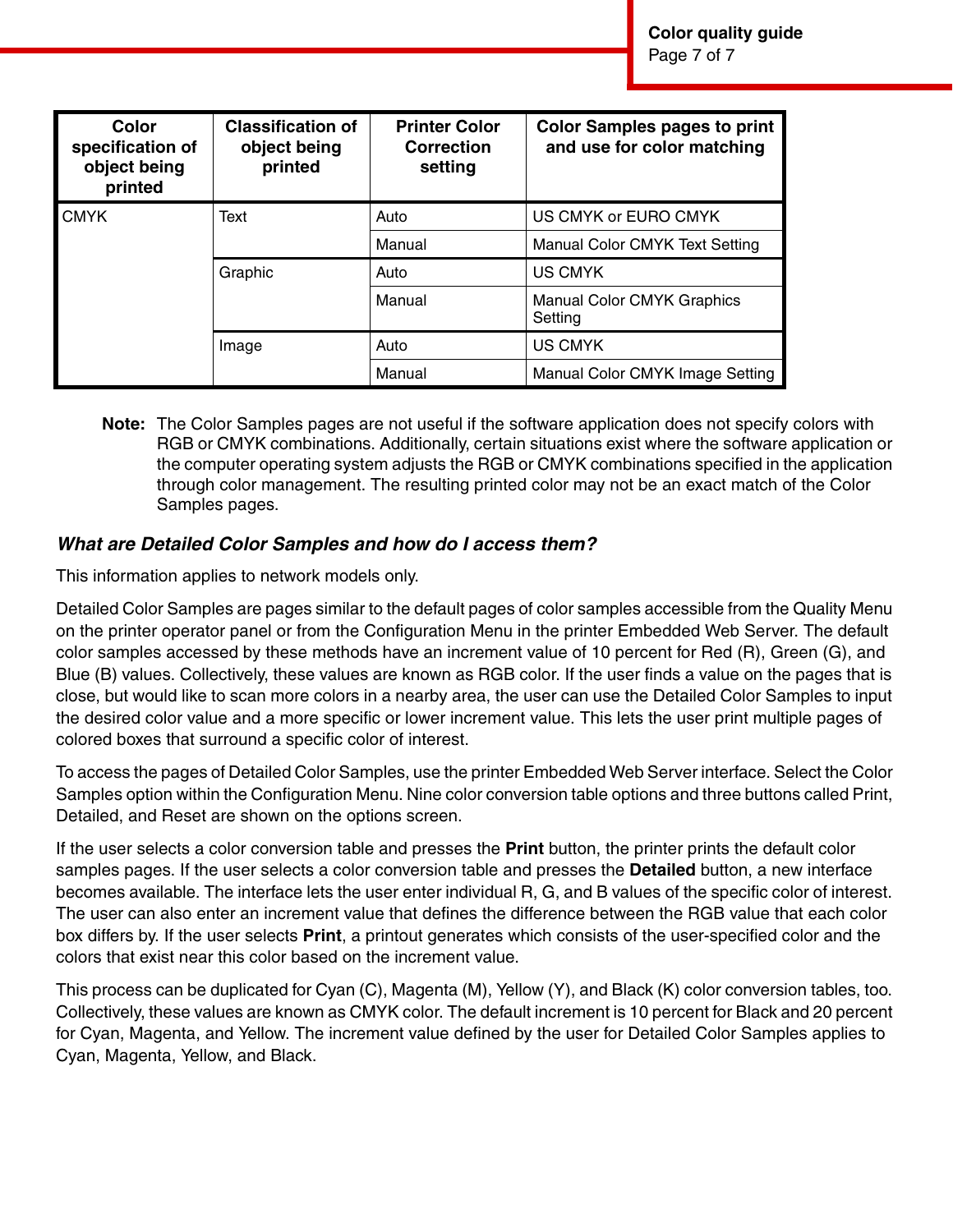# **Information guide**

There are numerous publications available to help in understanding the printer and its functions.

## **Help menu pages**

There are Help menu reference pages resident in the printer. They are available by printing them from the Help menu. Select to print each individually, or select **Print All** to print all of them.

| to $print$ ( for):                                                                                |
|---------------------------------------------------------------------------------------------------|
| All the guides                                                                                    |
| Color quality guide for<br>adjusting and customizing<br>color output                              |
| Print quality and<br>troubleshooting guide for<br>resolving issues                                |
| Printing guide for loading<br>media                                                               |
| Supplies guide for ordering<br>supplies                                                           |
| Media guide for sizes<br>supported based on sources                                               |
| Print defects guide to<br>determine the part causing a<br>repetitive defect                       |
| Menu map to list menus and<br>menu items available                                                |
| This page to locate additional<br>information                                                     |
| Connection guide for<br>information on connecting the<br>printer as a local or network<br>printer |
| Moving the printer for<br>instructions on safely moving<br>the printer                            |
|                                                                                                   |

# *Setup* **sheet**

The *Setup* sheet packaged with the printer provides information about setting up the printer and its options.

## **Publications CD**

The *Software and Documentation* CD contains a *User's Guide* and a *Menus and Messages Guide*, and the appropriate printer drivers to get the printer up and running. It may also contain printer utilities, screen fonts, and additional documentation.

The *User's Guide* provides information about loading media, ordering supplies, troubleshooting, clearing jams, and removing options. It also includes administrative support information.

The *Menus and Messages Guide* provides information on changing the printer settings for each available menu item. It describes the items and values available.

## **Other languages**

The *User's Guide*, *Setup* sheet, *Menus and Messages Guide*, and Help menu pages are also available in other languages on the *Software and Documentation* CD.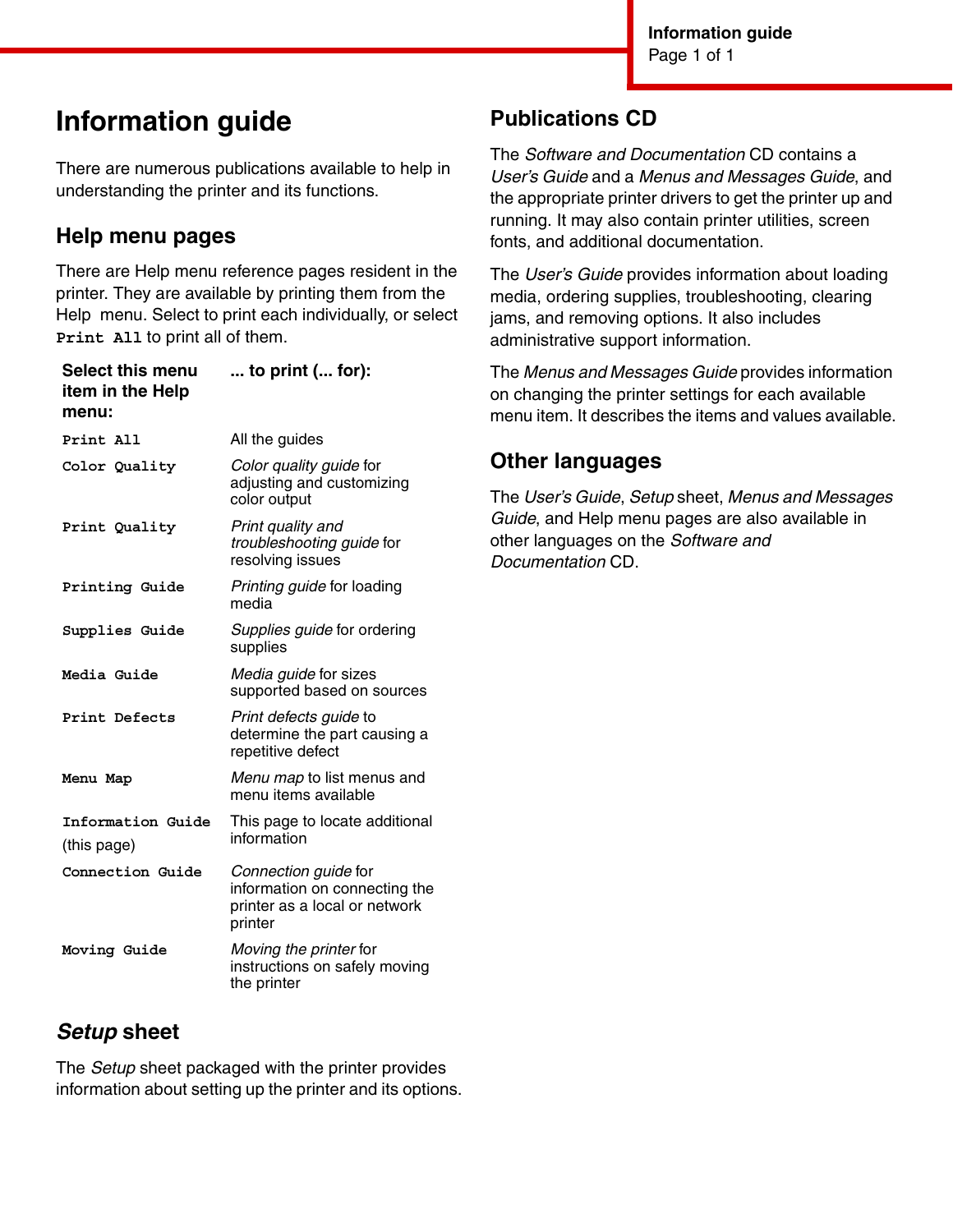# **Moving guide**

Follow these guidelines to move the printer to another location.

**CAUTION:** The printer weighs 48–82 kg (105–181 lb). It requires at least three (3) people to lift it safely. Use the printer handholds to lift it, do not lift by the front of the printer, and make sure your fingers are not under the printer when you set it down.

**CAUTION:** Follow these guidelines to avoid injuring yourself or damaging the printer:

- Always use at least three people to lift the printer.
- Always turn off the printer using the power switch before moving it.
- Disconnect all cords and cables from the printer before moving it.
- Remove all printer options before moving the printer. Place the options in the original packaging.

**Note:** Damage to the printer caused by improper moving is not covered by the printer warranty.

### **Moving the printer and options to another location**

The printer and options can be safely moved to another location by following these precautions:

- Keep the printer in an upright position.
- Any cart used to move the printer must be able to support the full footprint of the printer and remain stable during the move. Any cart used to move the options must be able to support the dimensions of the options and remain stable during the move.
- Severe jarring movements may cause damage to the printer and options, and must be avoided.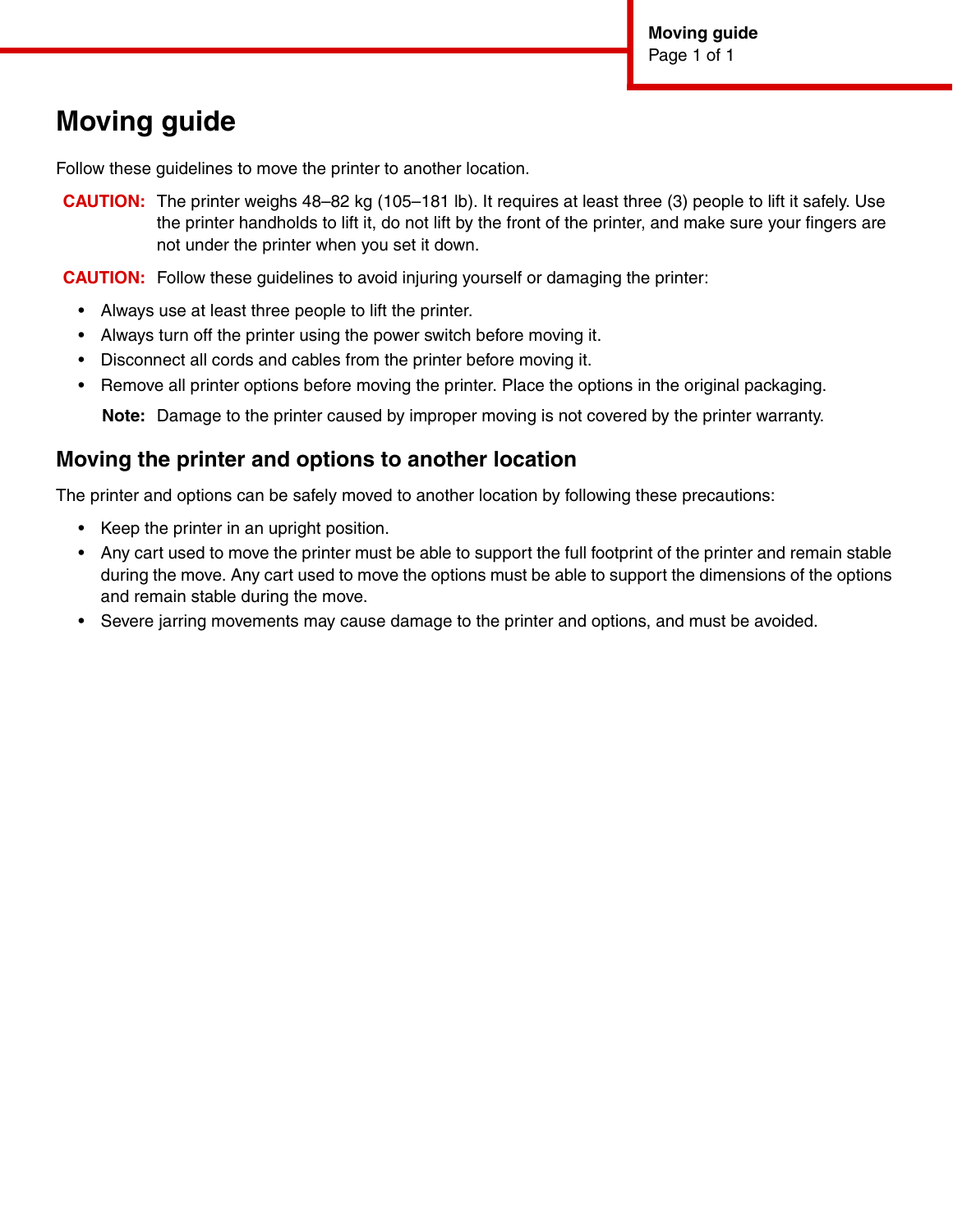**Menu map** Page 1 of 2

> Supplies Guide Media Guide Print Defects Menu Map Information Guide Connection Guide Moving Guide

# **Menu map**

A number of menus are available to make it easy to change printer settings. This menu map shows the menus and menu items available. Some menu items may not be available based on the printer model or options installed. For more information about menu items, see the *Menus and Messages Guide* on the *Software and Documentation* CD.

| <b>Supplies Menu</b><br>Cyan Cartridge<br>Magenta Cartridge<br><b>Yellow Cartridge</b><br><b>Black Cartridge</b><br>Waste Toner Box<br>Fuser<br><b>ITU</b> | <b>Paper Menu</b><br>Default Source<br>Paper Size/Type<br>Configure MP<br>Substitute Size<br>Paper Texture<br>Paper Weight<br>Paper Loading<br><b>Custom Types</b><br>Universal Setup<br><b>Bin Setup</b> | <b>Reports</b><br>Menu Settings Page<br><b>Device Statistics</b><br>Network Setup Page<br><b>Wireless Setup Page</b><br><b>Profiles List</b><br>Netware Setup Page<br><b>Print Fonts</b><br><b>Print Directory</b><br>Print Demo |                                                                                            | <b>Settings</b><br>Setup Menu<br>Finishing Menu<br><b>Quality Menu</b><br>Utilities Menu<br><b>PDF Menu</b><br>PostScript Menu<br><b>PCL Emul Menu</b><br>PPDS Menu<br><b>HTML Menu</b><br>Image Menu |
|------------------------------------------------------------------------------------------------------------------------------------------------------------|-----------------------------------------------------------------------------------------------------------------------------------------------------------------------------------------------------------|----------------------------------------------------------------------------------------------------------------------------------------------------------------------------------------------------------------------------------|--------------------------------------------------------------------------------------------|-------------------------------------------------------------------------------------------------------------------------------------------------------------------------------------------------------|
| <b>Network/Ports</b><br><b>TCP/IP</b><br>IP <sub>v6</sub><br><b>Wireless</b><br>Standard Network and Network [x]                                           |                                                                                                                                                                                                           | <b>Security</b><br>Max Invalid PIN<br>Job Expiration                                                                                                                                                                             | Help<br>Print All<br><b>Color Quality</b><br><b>Print Quality</b><br><b>Printing Guide</b> |                                                                                                                                                                                                       |

Standard Network and Network [x] Standard USB and USB [x] Parallel [x] Serial [x] Netware AppleTalk LexLink USB Direct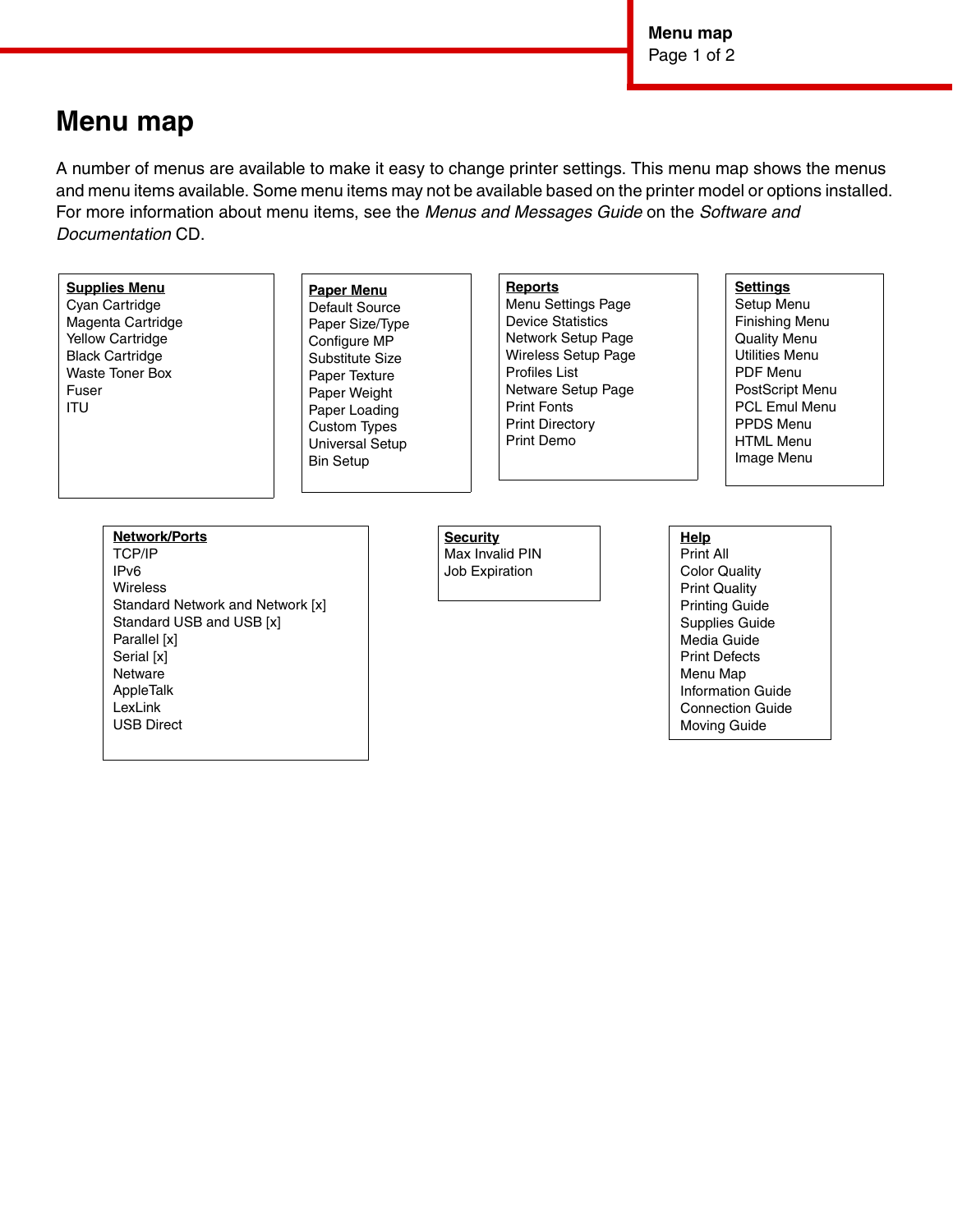**Menu map** Page 2 of 2

### **Printer operator panel**

Use the operator panel to change printer settings, cancel print jobs, print reports, and check the status of supplies. The operator panel displays troubleshooting information when appropriate.



For more information on the operator panel, see the *User's Guide* on the *Software and Documentation* CD.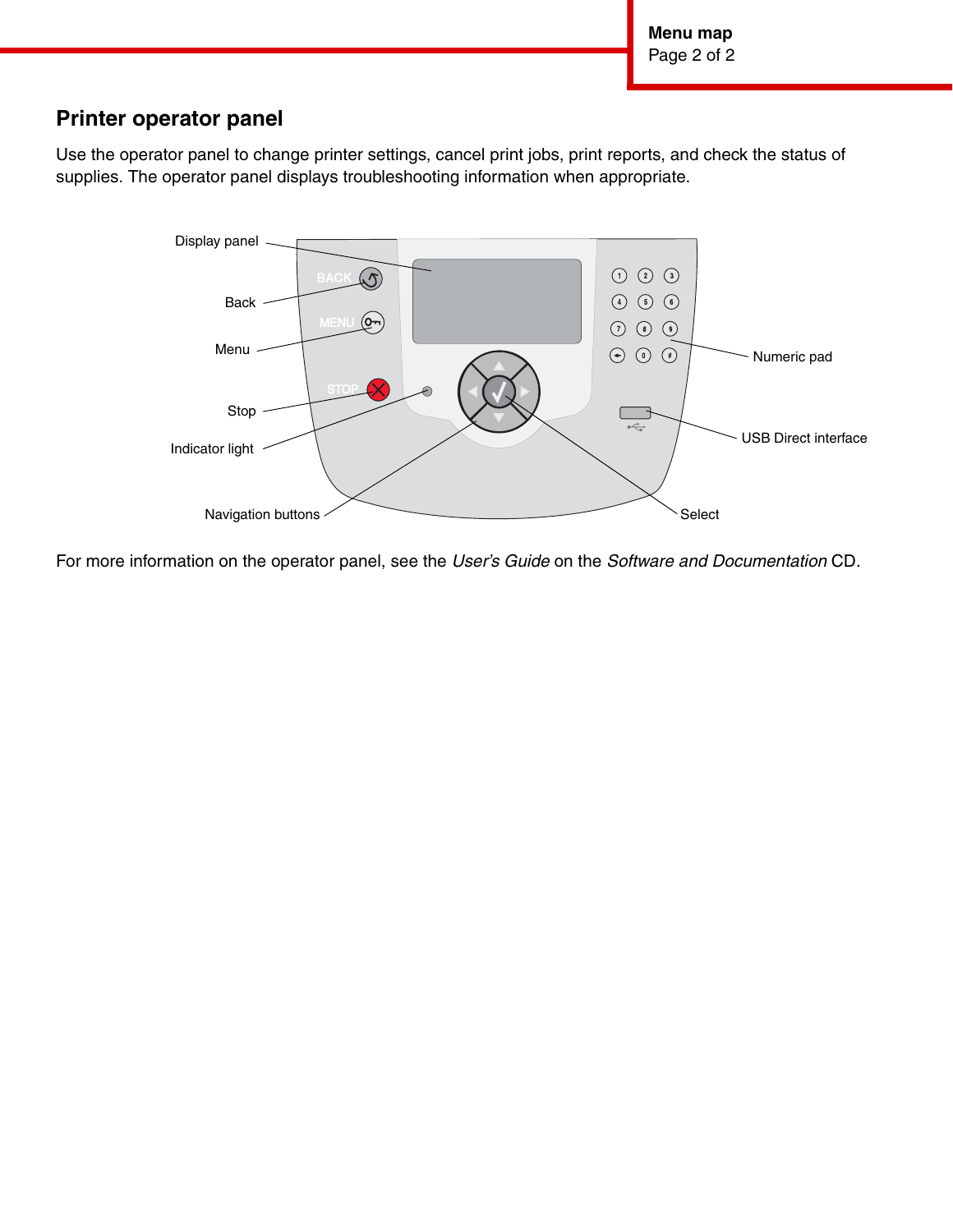**Media guide** Page 1 of 3

# **Media guide**

The printer supports the following media sizes. Select custom sizes up to the maximum specified for the Universal setting.

| Legend                                 | $\checkmark$ — supported with<br>size sensing                                                                                                                                                              |                        | sensing                       | <b>†</b> — supported without size          | $x$ — unsupported              |                                       |                                   |
|----------------------------------------|------------------------------------------------------------------------------------------------------------------------------------------------------------------------------------------------------------|------------------------|-------------------------------|--------------------------------------------|--------------------------------|---------------------------------------|-----------------------------------|
| <b>Media size</b><br><b>Dimensions</b> | <b>Dimensions</b>                                                                                                                                                                                          | 500-<br>sheet<br>trays | <b>Multipurpose</b><br>feeder | <b>Optional high</b><br>capacity<br>feeder | <b>Optional</b><br>duplex unit | <b>Optional</b><br>envelope<br>drawer | <b>Optional</b><br>banner<br>tray |
| A3                                     | 297 x 420 mm<br>$(11.7 \times 16.5 \text{ in.})$                                                                                                                                                           | $\boldsymbol{x}$       | $\boldsymbol{x}$              | $\pmb{\times}$                             | $\boldsymbol{x}$               | X                                     | $\pmb{\times}$                    |
| A <sub>4</sub>                         | 210 x 297 mm<br>$(8.27 \times 11.7 \text{ in.})$                                                                                                                                                           | $\checkmark$           | $\ddagger$                    | $\checkmark$                               | $\checkmark$                   | $\boldsymbol{x}$                      | $\boldsymbol{x}$                  |
| <b>A5</b>                              | 148 x 210 mm<br>$(5.83 \times 8.27 \text{ in.})$                                                                                                                                                           | ✓                      | $\ddagger$                    | $\checkmark$                               | $\checkmark$                   | $\pmb{\times}$                        | $\pmb{\times}$                    |
| <b>JIS B4</b>                          | 257 x 364 mm<br>$(10.1 \times 14.3 \text{ in.})$                                                                                                                                                           | $\pmb{\times}$         | $\boldsymbol{x}$              | $\pmb{\times}$                             | $\boldsymbol{x}$               | X                                     | $\pmb{\times}$                    |
| <b>JIS B5</b>                          | 182 x 257 mm<br>$(7.17 \times 10.1 \text{ in.})$                                                                                                                                                           | $\checkmark$           | $\ddagger$                    | $\checkmark$                               | $\checkmark$                   | $\boldsymbol{x}$                      | $\boldsymbol{x}$                  |
| Letter                                 | 215.9 x 279.4<br>mm<br>$(8.5 \times 11 \text{ in.})$                                                                                                                                                       | $\checkmark$           | $\ddagger$                    | $\checkmark$                               | $\checkmark$                   | $\boldsymbol{x}$                      | $\boldsymbol{x}$                  |
| Legal                                  | 215.9 x 355.6<br>mm<br>$(8.5 \times 14 \text{ in.})$                                                                                                                                                       | $\checkmark$           | $\ddagger$                    | $\checkmark$                               | $\checkmark$                   | $\boldsymbol{x}$                      | $\pmb{\times}$                    |
| <b>Executive</b>                       | 184.2 x 266.7<br>mm<br>$(7.25 \times 10.5 \text{ in.})$                                                                                                                                                    | $\checkmark$           | $\ddagger$                    | $\checkmark$                               | $\checkmark$                   | $\boldsymbol{x}$                      | $\pmb{\times}$                    |
| <b>Folio</b>                           | 216 x 330 mm<br>$(8.5 \times 13 \text{ in.})$                                                                                                                                                              | $\ddagger$             | $\ddagger$                    | $\pmb{\times}$                             | $\checkmark$                   | $\boldsymbol{x}$                      | $\boldsymbol{x}$                  |
| <b>Statement</b>                       | 139.7 x 215.9<br>mm<br>$(5.5 \times 8.5 \text{ in.})$                                                                                                                                                      | $\ddagger$             | $\ddagger$                    | $\pmb{\mathsf{x}}$                         | $\checkmark$                   | $\boldsymbol{x}$                      | $\pmb{\times}$                    |
| <b>Tabloid</b>                         | 279 x 432 mm<br>$(11 \times 17 \text{ in.})$                                                                                                                                                               | $\pmb{\times}$         | $\pmb{\times}$                | $\pmb{\times}$                             | $\boldsymbol{x}$               | $\pmb{\times}$                        | $\boldsymbol{x}$                  |
| $***$<br><b>Universal</b>              | 69.85 x 127 mm<br>to 297 x 1219.2<br>mm<br>(2.75 x 3.5 in. to<br>11.69 x 48 in.)                                                                                                                           | ✓                      | t                             | X                                          | t                              | x                                     | x                                 |
| <b>Banner</b>                          | 210 to 215.9 mm<br>wide by up to<br>1219.2 mm long<br>(8.27 to 8.5<br>inches wide by up<br>to 48 inches long)<br>* Supported as selected paper with tray size sensing turned off in the appropriate trays. | $\boldsymbol{x}$       | $\ddagger$                    | $\pmb{\times}$                             | $\boldsymbol{x}$               | $\boldsymbol{x}$                      | $\checkmark$                      |

When selected, the page is formatted for 215.9 x 355.6 mm (8.5 x 14 in.) unless otherwise specified.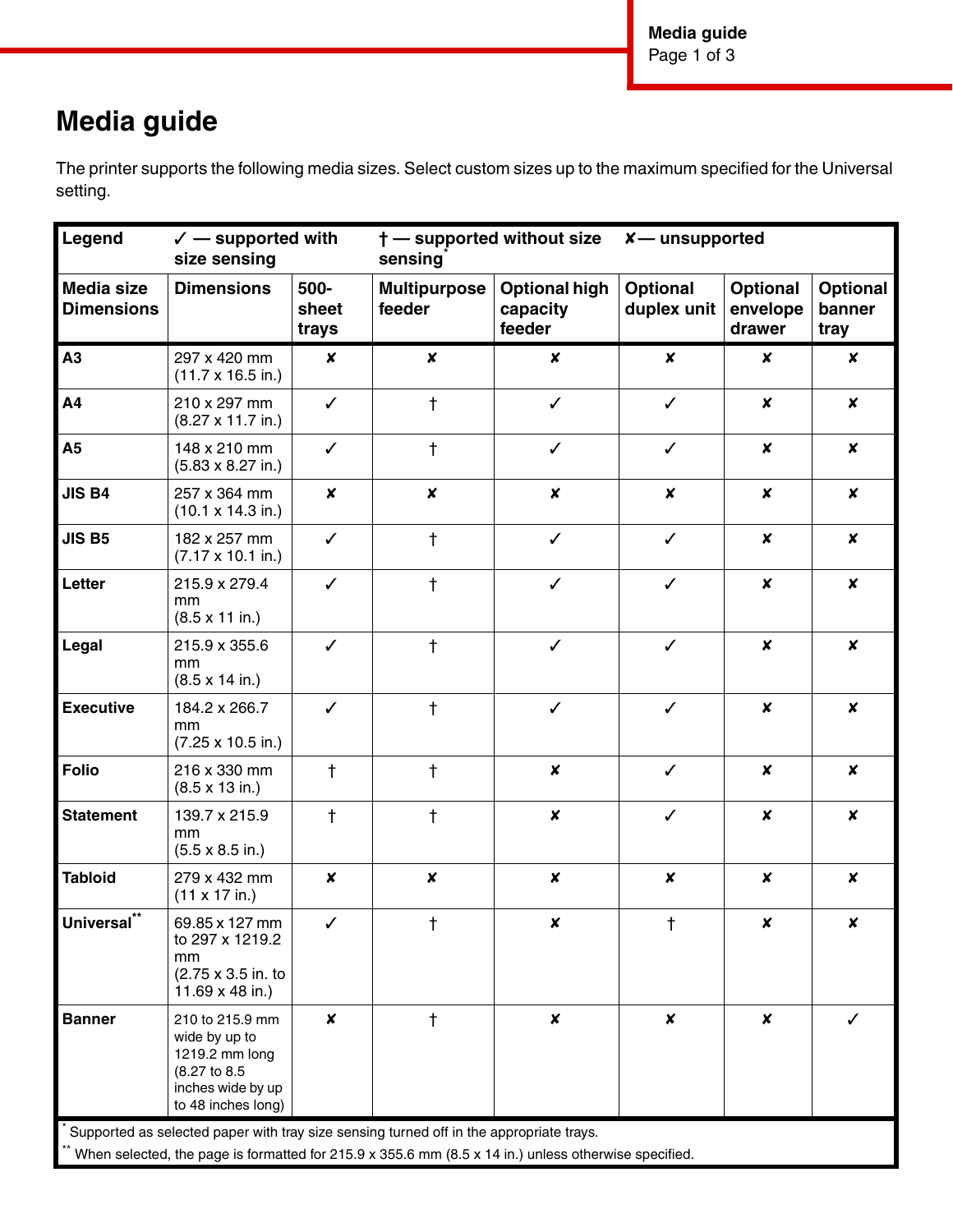**Media guide**

Page 2 of 3

| Legend                                         | $\checkmark$ — supported with<br>size sensing                                                                                                                                                   |                        | t - supported without size<br>sensing |                                            | $x$ — unsupported              |                                       |                                   |
|------------------------------------------------|-------------------------------------------------------------------------------------------------------------------------------------------------------------------------------------------------|------------------------|---------------------------------------|--------------------------------------------|--------------------------------|---------------------------------------|-----------------------------------|
| <b>Media size</b><br><b>Dimensions</b>         | <b>Dimensions</b>                                                                                                                                                                               | 500-<br>sheet<br>trays | <b>Multipurpose</b><br>feeder         | <b>Optional high</b><br>capacity<br>feeder | <b>Optional</b><br>duplex unit | <b>Optional</b><br>envelope<br>drawer | <b>Optional</b><br>banner<br>tray |
| 73/4<br><b>Envelope</b><br>(Monarch)           | 98.4 x 190.5<br>mm<br>$(3.875 \times 7.5 \text{ in.})$                                                                                                                                          | $\pmb{\times}$         | t                                     | $\pmb{\times}$                             | X                              | t                                     | $\boldsymbol{x}$                  |
| 9 Envelope                                     | 98.4 x 225.4<br>mm<br>$(3.875 \times 8.9 \text{ in.})$                                                                                                                                          | $\boldsymbol{x}$       | $\ddagger$                            | $\boldsymbol{x}$                           | $\boldsymbol{x}$               | $\ddagger$                            | $\boldsymbol{x}$                  |
| 10 Envelope                                    | 104.8 x 241.3<br>mm<br>$(4.12 \times 9.5 \text{ in.})$                                                                                                                                          | $\boldsymbol{x}$       | $\ddagger$                            | $\boldsymbol{x}$                           | $\boldsymbol{x}$               | $\ddagger$                            | $\boldsymbol{x}$                  |
| <b>DL Envelope</b>                             | 110 x 220 mm<br>$(4.33 \times 8.66 \text{ in.})$                                                                                                                                                | $\boldsymbol{x}$       | $\ddagger$                            | $\boldsymbol{x}$                           | $\boldsymbol{x}$               | $\ddagger$                            | $\boldsymbol{x}$                  |
| <b>C5 Envelope</b>                             | 162 x 229 mm<br>$(6.38 \times 9.01 \text{ in.})$                                                                                                                                                | $\pmb{\times}$         | $\ddagger$                            | $\boldsymbol{x}$                           | $\boldsymbol{x}$               | $\ddagger$                            | $\boldsymbol{x}$                  |
| <b>B5 Envelope</b>                             | 176 x 250 mm<br>$(6.93 \times 9.84 \text{ in.})$                                                                                                                                                | $\boldsymbol{x}$       | $\ddagger$                            | $\pmb{\times}$                             | X                              | $\ddagger$                            | X                                 |
| <b>Other</b><br>$***$<br>Envelope <sup>7</sup> | 104.8 mm x 210<br>mm to 215.9<br>mm x 355.6 mm<br>4.125 in. x 8.27<br>in. to 8.5 in. x 14<br>in.)                                                                                               | $\boldsymbol{x}$       | $\ddagger$                            | $\pmb{\times}$                             | $\pmb{\times}$                 | $\ddagger$                            | $\boldsymbol{x}$                  |
|                                                | Supported as selected paper with tray size sensing turned off in the appropriate trays.<br>When selected, the page is formatted for 215.9 x 355.6 mm (8.5 x 14 in.) unless otherwise specified. |                        |                                       |                                            |                                |                                       |                                   |

## **Storing media**

Use the following guidelines for proper media storage. These help avoid media feeding problems and uneven print quality:

- For best results, store media in an environment where the temperature is approximately 21 $\degree$ C (70 $\degree$ F) and the relative humidity is 40%.
- Store cartons of media on a pallet or shelf, rather than directly on the floor.
- When storing individual packages of media out of the original carton, make sure they rest on a flat surface so the edges do not buckle or curl.
- Do not place anything on top of the media packages.

## **Avoiding jams hints**

The following hints can help avoid jams:

- Use only recommended paper or specialty media (referred to as media).
- Do not overload the media sources. Make sure the stack height does not exceed the maximum height indicated by the load line labels in the sources.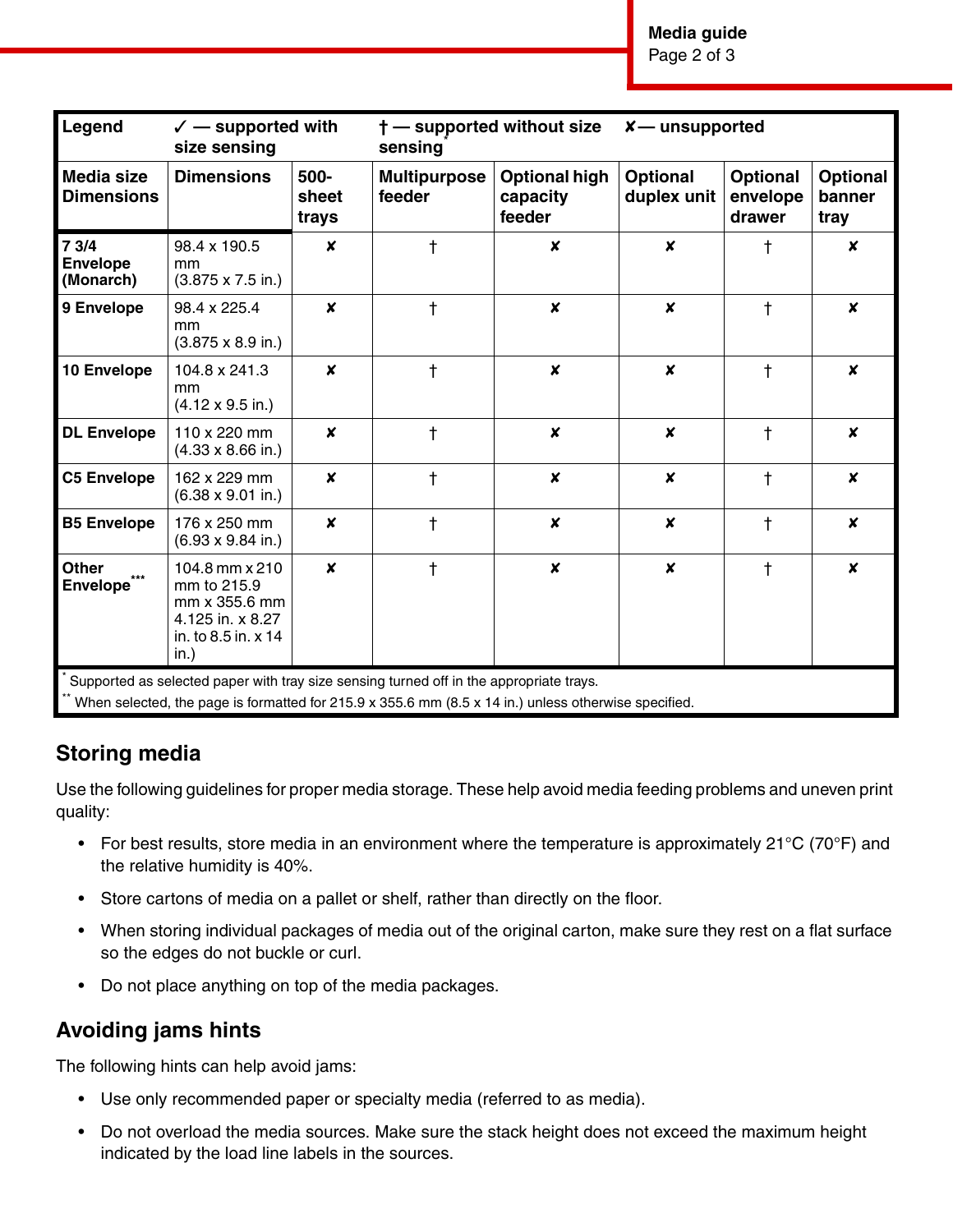- Do not load wrinkled, creased, damp, or curled media.
- Flex, fan, and straighten media before you load it.
- Do not use media that has been cut or trimmed by hand.
- Do not mix media sizes, weights, or types in the same media source.
- Make sure the recommended print side is face down when loading 500-sheet trays, and face up when loading the multipurpose feeder or the high capacity feeder, for simplex (single-sided) printing.
- Keep media stored in an acceptable environment. See "Storing Media."
- Do not remove trays during a print job.
- Push all trays in firmly after loading them.
- Make sure the guides in the trays are properly positioned for the size of media loaded. Make sure the guides are not placed too tightly against the stack of media.
- Make sure all cables that connect to the printer are correctly attached. See the *Setup* sheet for more information.
- If a jam occurs, clear the entire media path. See the *User's Guide* for information on the media path.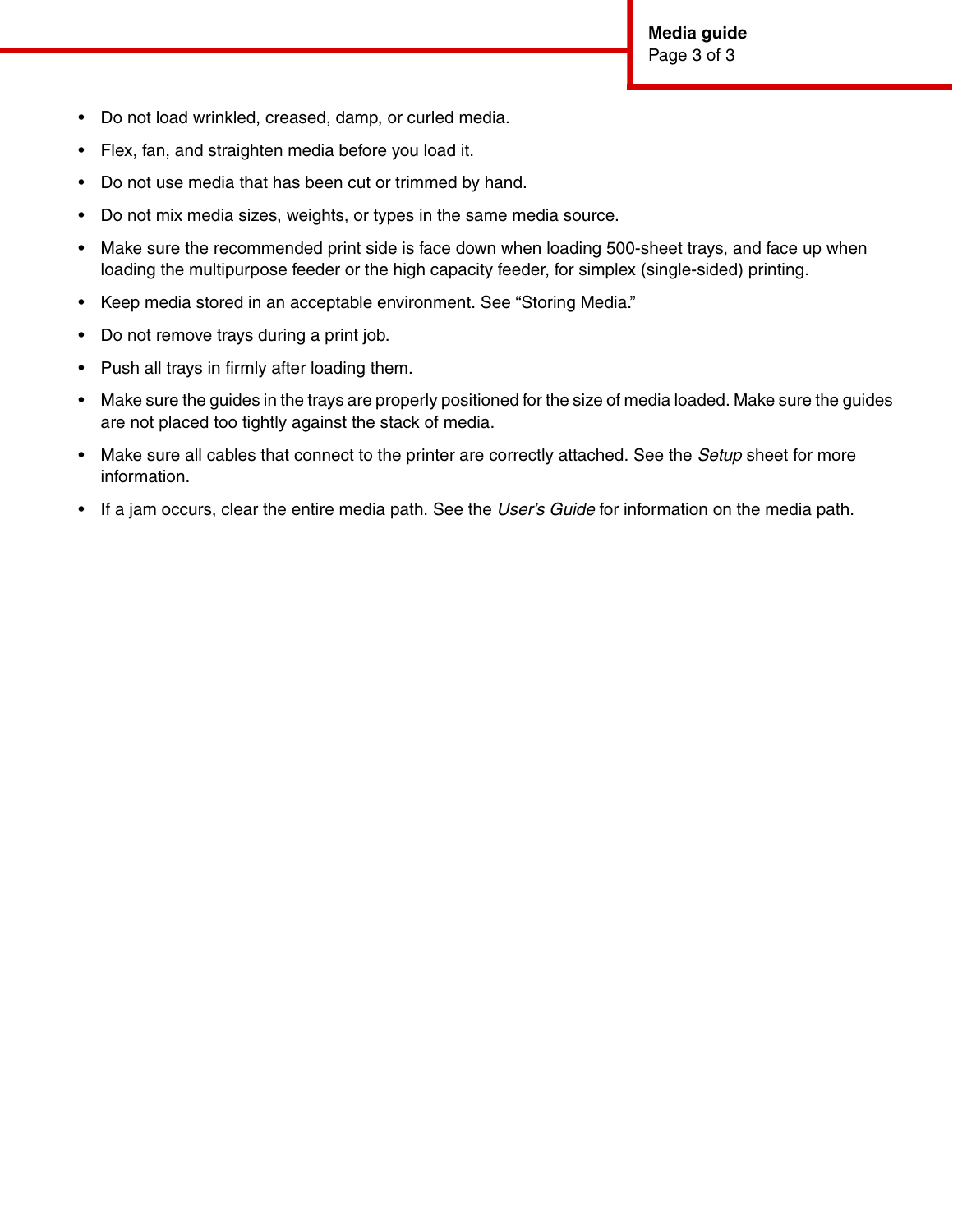# **Printing guide**

Get the most out of your printer by properly loading the trays and setting the types and sizes. Never mix paper types within a tray.

> **Note:** Paper Size does not need to be adjusted when auto size sensing is enabled. Auto size sensing is enabled by default for printer trays, but is not available for the multipurpose feeder.

# <span id="page-16-0"></span>**Loading paper**

Your printer supports a wide variety of paper types, sizes, and weights. Both standard and optional trays are marked with maximum stack height indicators.

To help prevent jams:

• Flex all stacks of print media back and forth to loosen them,



and then fan them before loading. Do not fold or crease the print media. Straighten the edges of the stack on a level surface.

• Do not exceed the maximum stack height. Overfilling may cause jams.

### *Loading a 500-sheet tray*

- 1 Remove the tray and place it on a flat, level surface.
- 2 Squeeze the front guide lever and slide the guide to the front of the tray.
- 3 Squeeze the side guide lever and slide the guide to the correct position for the size paper you are loading.



4 Flex the sheets back and forth to loosen them, and then fan them.

Do not fold or crease the paper. Straighten the edges of the stack on a level surface.

5 Place the paper in the tray as shown, print side down.

Do not load bent or wrinkled paper.



- **Note:** Do not exceed the maximum stack height. Overfilling the tray may cause jams.
- 6 Squeeze the front guide lever and slide the guide until it firmly touches the stack of paper.
- 7 Reinstall the tray.

Make sure the tray is pushed completely into the printer.

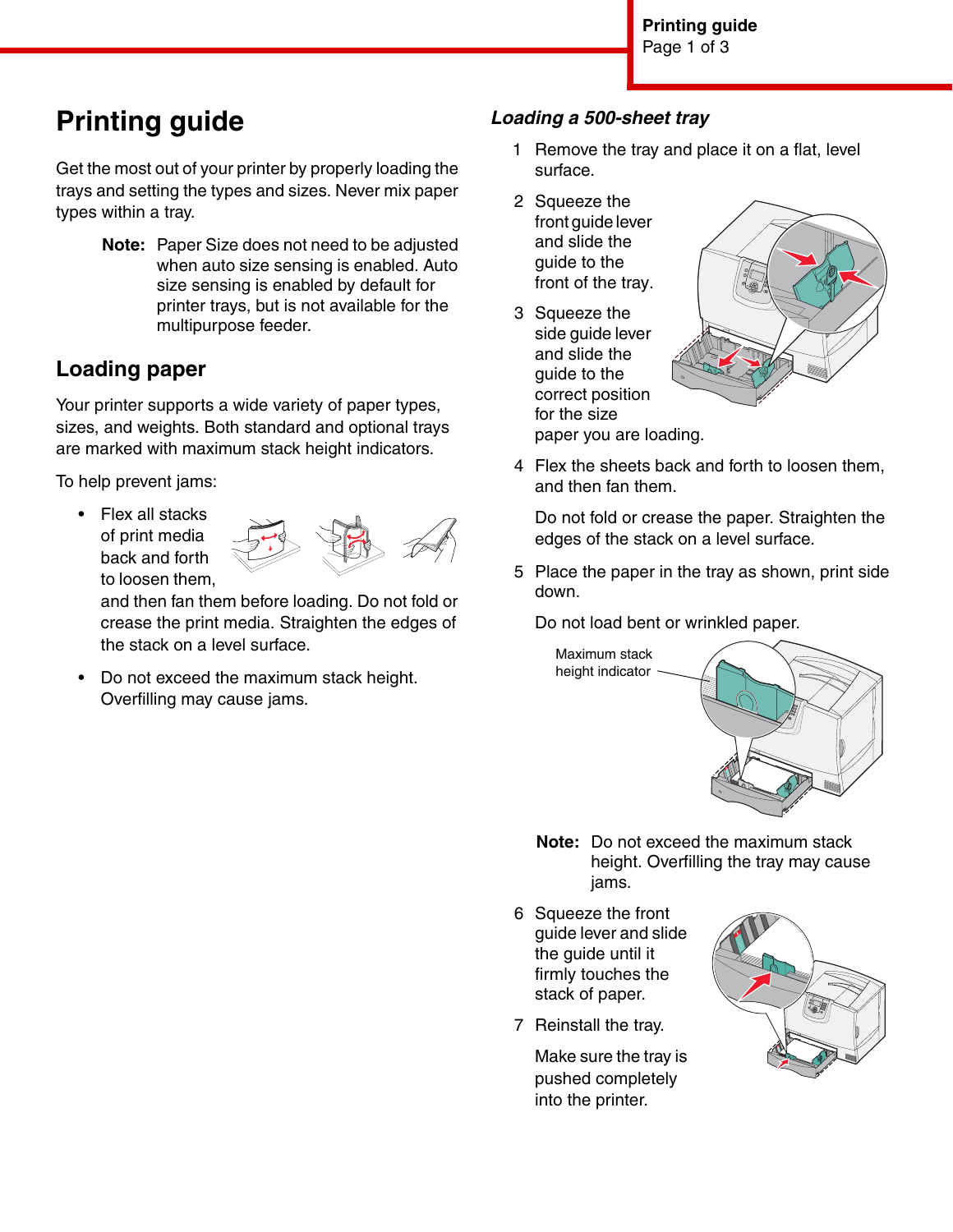## *Loading the multipurpose feeder*

You can use the multipurpose feeder one of two ways:

- **Paper tray**—As a paper tray, you can load paper or specialty media in the feeder with the intention of leaving the media in the feeder.
- **Manual bypass feeder**—As a manual bypass feeder, you can send a print job to the feeder while specifying the type and size of media from your computer. The printer then prompts you to load the appropriate print media before it prints.

To load the multipurpose feeder:

- 1 Open the multipurpose feeder.
- 2 Squeeze the paper guide lever and slide the guide all the way toward the front of the printer.
- 3 Flex the sheets back and forth to loosen them, and then fan them. Do not fold or crease the print media. Straighten the edges of the stack on a level surface.
- 
- 4 Arrange the stack of paper or specialty media correctly for the size, type, and print method you are using.
- 5 Place the paper or specialty media, print side up, along the left side of the multipurpose feeder, and then push it in as far as it will easily go.



Do not force the media.

### **Note:** Do not

exceed the maximum stack height. Overfilling the feeder may cause jams.

- 6 Squeeze the paper guide lever and slide the guide until it lightly touches the side of the stack.
- 7 If you are loading a different type of media than was previously loaded in the tray, change the Paper Type



setting for that tray on the operator panel.

# **Loading other input options**

For information about loading other input options, see the *Software and Documentation* CD that came with the printer.

# <span id="page-17-0"></span>**Set Paper Type and Paper Size**

If you have set Paper Type and Paper Size to the correct values, any trays containing the same type and size of paper are automatically linked by the printer.

> **Note:** If the type of the media you are loading is the same as the media previously loaded, you do not need to change the Paper Type setting.

To change the Paper Type and Paper Size setting:

- 1 Press  $\overline{^{(0)}\ }$  on the operator panel.
- 2 Press ▼ until you see √ Paper Menu, and then press  $\overline{\heartsuit}$ .
- 3 Press  $\blacktriangledown$  until you see  $\sqrt{\ }$  Paper Size/Type, and then press  $\heartsuit$ .
- 4 Press  $\blacktriangledown$  until the  $\blacktriangledown$  appears next to the source you want, and then press  $\mathcal{D}$ .
- 5 Press  $\blacktriangledown$  until the  $\sqrt{\ }$  appears next to the media size you loaded, and then press  $\mathcal{Q}$ .
- 6 Press  $\blacktriangleright$  until the  $\sqrt{\ }$  appears next to the media type you loaded, and then press  $\mathcal{D}$ .

**Submitting selection** appears on the operator panel.

7 Press **U** until the printer returns to the **Ready** state.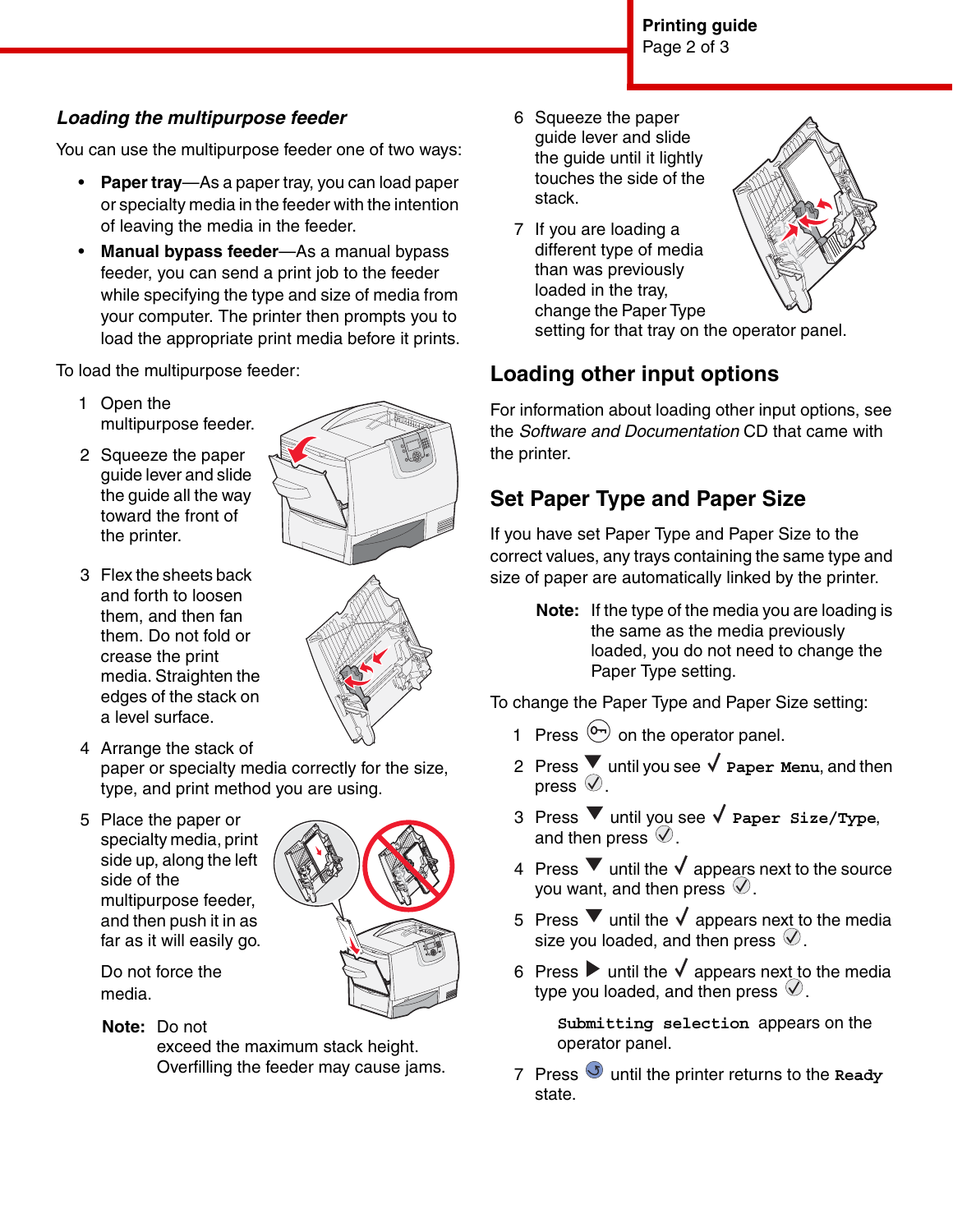## **Printing on specialty media (transparencies, labels, and so on)**

Follow these instructions when you want to print on media such as transparencies, card stock, glossy paper, labels, or envelopes.

- 1 Load the print media as specified for the tray you are using. See **["Loading paper"](#page-16-0)** on page 1 for help.
- 2 From the printer operator panel, set the Paper Type and Paper Size according to the print media you loaded. See ["Set Paper Type and Paper Size"](#page-17-0) for help.
- 3 From the computer's software application, set the paper type, size, and source according to the media you loaded.
	- **a** In your word processor, spreadsheet, browser, or other application, select **File Print**.
	- **b** Click **Properties** (or **Options**, **Printer**, or **Setup**, depending on the application) to view the printer driver settings.
	- **c** Click the **Paper** tab, and then select the tray containing the specialty media from the **Paper Tray** list box.
	- **d** Select your media type (transparencies, envelopes, and so on) from the **Paper Type** list box.
	- **e** Select the size of the specialty media from the **Paper Size** list box.
	- **f** Click **OK**, and then send your print job as usual.

For more information about paper sizes, see the Media guide.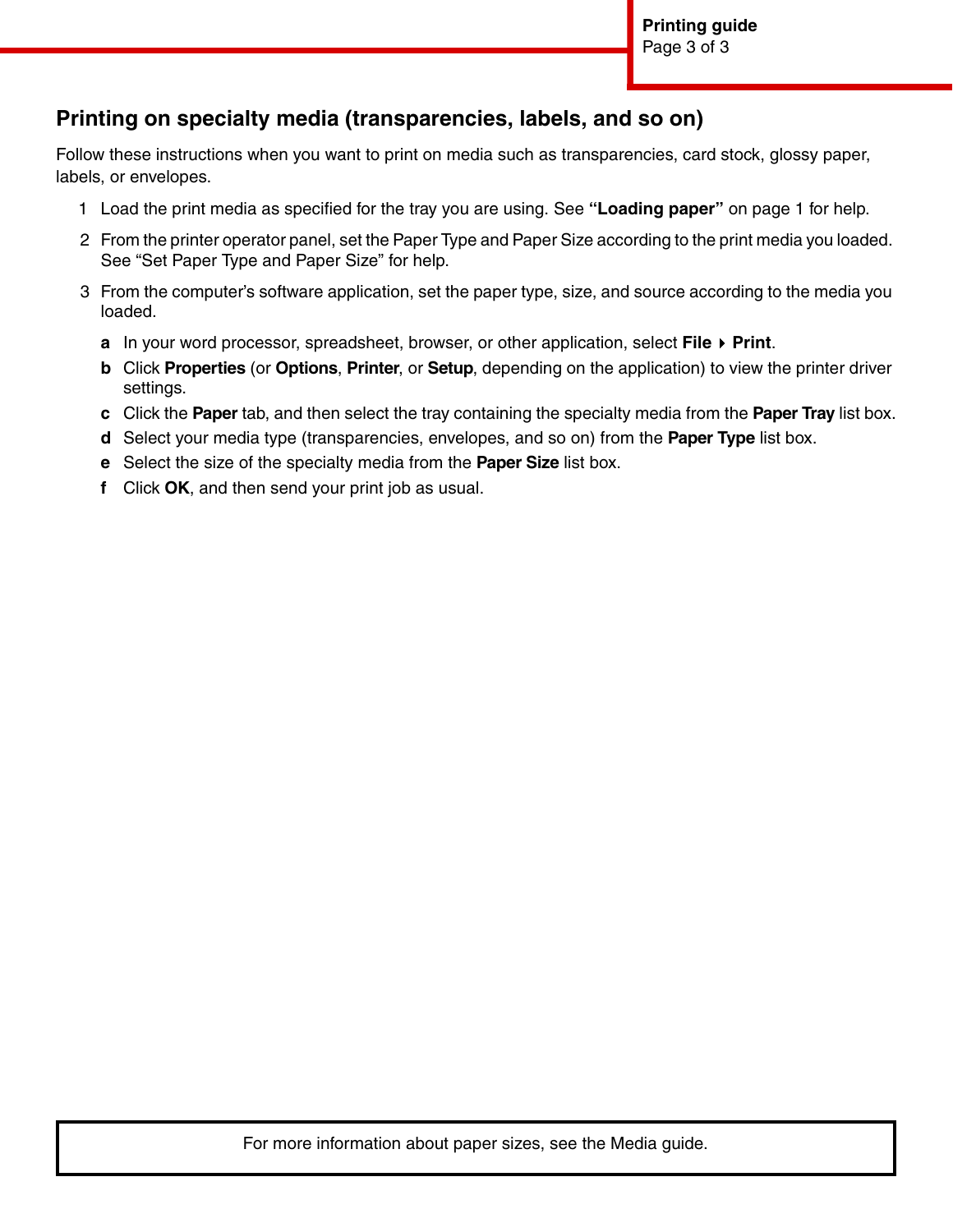# **Supplies guide**

The following tables list the part numbers for ordering new print cartridges, toner waste containers, fusers, or image transfer units (ITU).

# **Print cartridges**

Visit the lexmark Web site at **www.lexmark.com** for print cartridge ordering information.

The following is a list of cartridges you can order.

| C780 / C782                                                                                                                                                                                                                                                                                                                                                                                                                                                                                                                                                                                                                                                         | C782                                                                                                                                                                                                                                                                                                                                                                                                                     |
|---------------------------------------------------------------------------------------------------------------------------------------------------------------------------------------------------------------------------------------------------------------------------------------------------------------------------------------------------------------------------------------------------------------------------------------------------------------------------------------------------------------------------------------------------------------------------------------------------------------------------------------------------------------------|--------------------------------------------------------------------------------------------------------------------------------------------------------------------------------------------------------------------------------------------------------------------------------------------------------------------------------------------------------------------------------------------------------------------------|
| <b>Black print cartridge</b><br>٠<br>Cyan print cartridge<br>Magenta print cartridge<br>Yellow print cartridge<br>Black high yield print cartridge<br>$\bullet$<br>Cyan high yield print cartridge<br>Magenta high yield print cartridge<br>Yellow high yield print cartridge<br>Black Return Program print cartridge<br>Cyan Return Program print cartridge<br>Magenta Return Program print cartridge<br>Yellow Return Program print cartridge<br>Black high yield Return Program print cartridge<br>Cyan high yield Return Program print cartridge<br>Magenta high yield Return Program print<br>cartridge<br>Yellow high yield Return Program print<br>cartridge | Black extra high yield print cartridge<br>Cyan extra high yield print cartridge<br>Magenta extra high yield print cartridge<br>Yellow extra high yield print cartridge<br>Black extra high yield Return Program print<br>cartridge<br>Cyan extra high yield Return Program print<br>cartridge<br>Magenta extra high yield Return Program print<br>cartridge<br>Yellow extra high yield Return Program print<br>cartridge |

### **Toner waste container**

To order a new toner waste container, order part number 10B3100.

## **Fuser or ITU**

Refer to the part number listed on the fuser or ITU for the appropriate reordering number for these items.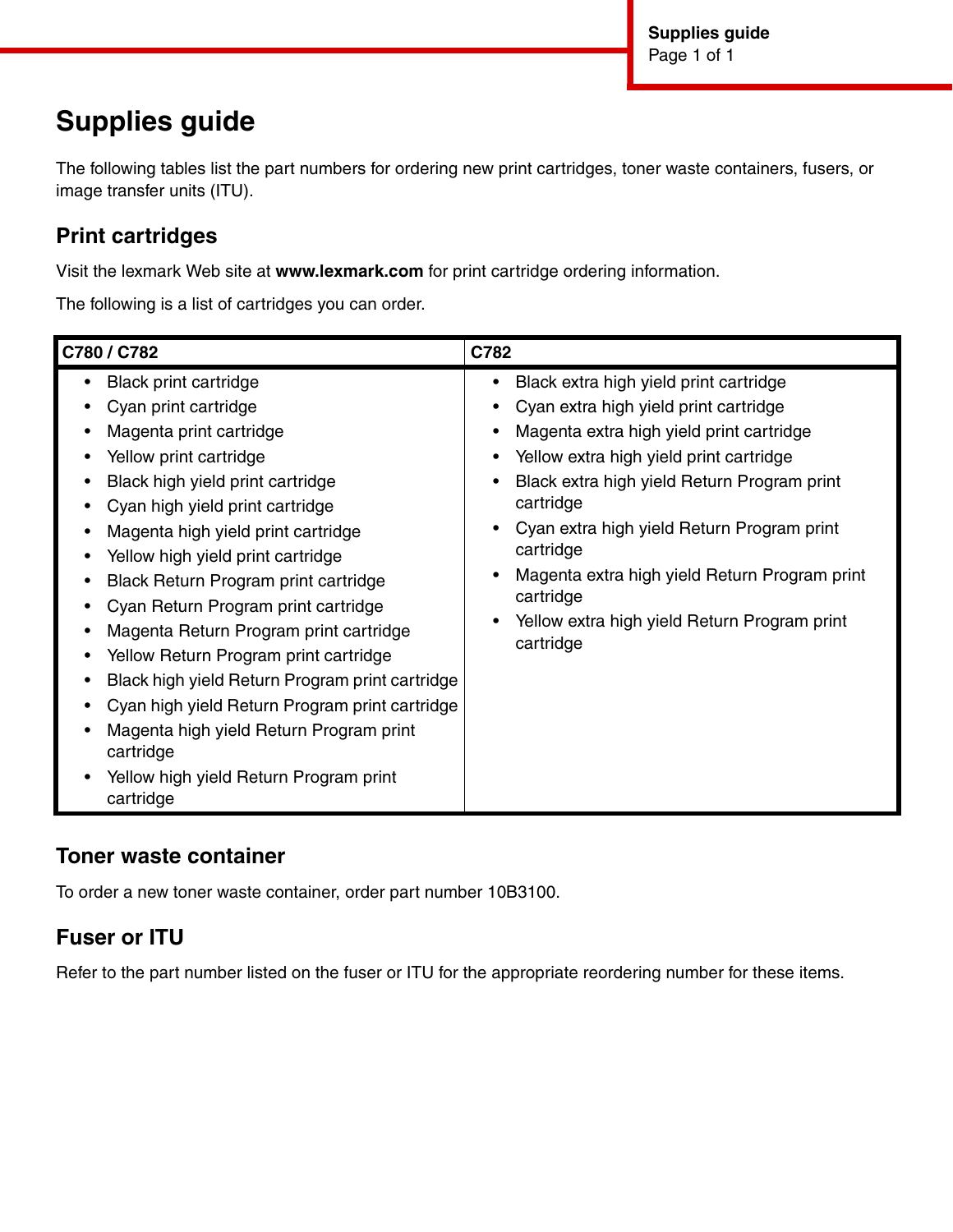# **Print quality guide**

You can solve many print quality problems by replacing a supply or maintenance item that has reached the end of its intended life. Check the operator panel for a message about a printer consumable.

Use the following table to find solutions to print quality problems.

| Symptom                  |                                  | <b>Cause</b>                                                                                                                              | <b>Solution</b>                                                                                                                                                                                                                                                                               |
|--------------------------|----------------------------------|-------------------------------------------------------------------------------------------------------------------------------------------|-----------------------------------------------------------------------------------------------------------------------------------------------------------------------------------------------------------------------------------------------------------------------------------------------|
| <b>Repeating defects</b> |                                  | Either the print cartridges are defective,<br>the image transfer unit and transfer<br>roller are defective, or the fuser is<br>defective. | Marks occur repeatedly only in one<br>color and multiple times on a page:<br>Replace the cartridge if the defects<br>occur every:<br>$-38$ mm spacing<br>$-46$ mm $(1.8$ in.)<br>$-93.3$ mm (3.7 in.)                                                                                         |
|                          |                                  |                                                                                                                                           | Marks occur down the page<br>repeatedly in all colors:<br>• Replace the transfer roll if the defects<br>occur every 59.4 mm (2.3 in.)<br>• Replace the image transfer unit if the<br>defects occur every 101 mm (4 in.)<br>• Replace the fuser if the defects occur<br>every 148 mm (5.8 in.) |
|                          |                                  |                                                                                                                                           | Marks occur on every third or sixth<br>page in any color:<br>Replace the image transfer unit.                                                                                                                                                                                                 |
| Color<br>misregistration | <b>ABCDE</b><br>ABCDE            | Color has shifted outside of the<br>appropriate area or has been<br>superimposed over another color area.                                 | Top to Bottom or Left to Right:<br>1 Re-seat the cartridges by removing<br>them from the printer and then<br>reinserting them.<br>2 Invoke a Color Adjust operation from<br>the Settings $\rightarrow$ Quality menu                                                                           |
| White or colored<br>line | AI GIE<br>AI <b>CDE</b><br>AI ¦O | Either the print cartridges are defective,<br>the image transfer unit and transfer<br>roller are defective, or the fuser is<br>defective. | 1 Replace the color print cartridge<br>causing the line.<br>2 If you still have the problem, replace<br>the image transfer unit and transfer<br>roller.<br>3 If you still have the problem, replace<br>the fuser.                                                                             |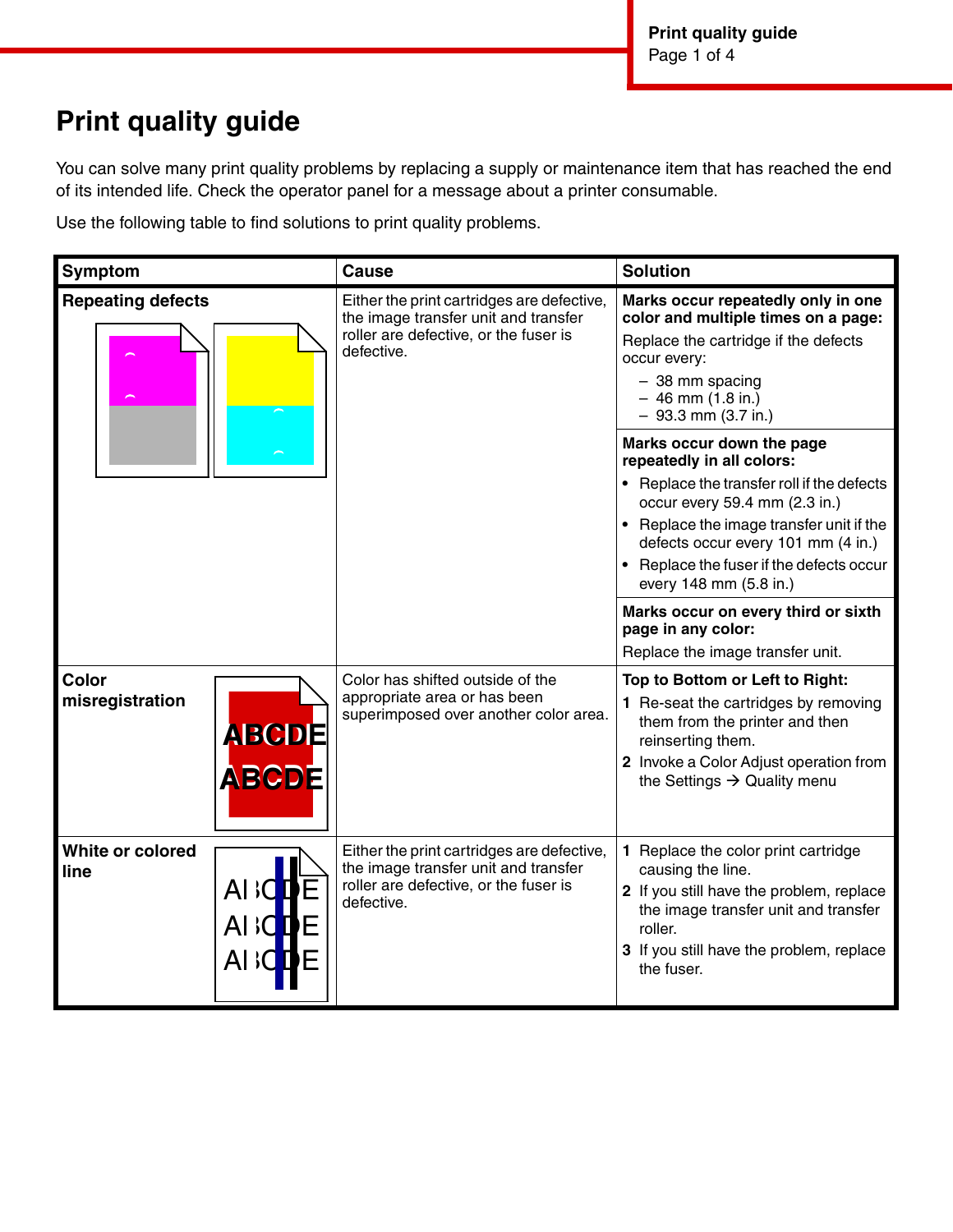| Symptom                                                        |                                                    | <b>Cause</b>                                                                                                                                                                                                                                                                                               | <b>Solution</b>                                                                                                                                                                                                                                                                                                                                                                                                                                                                                                                                                                      |
|----------------------------------------------------------------|----------------------------------------------------|------------------------------------------------------------------------------------------------------------------------------------------------------------------------------------------------------------------------------------------------------------------------------------------------------------|--------------------------------------------------------------------------------------------------------------------------------------------------------------------------------------------------------------------------------------------------------------------------------------------------------------------------------------------------------------------------------------------------------------------------------------------------------------------------------------------------------------------------------------------------------------------------------------|
| <b>Streaked</b><br>horizontal lines                            | <b>ABCDE</b><br>A <del>BCD</del> E<br><b>ABCDE</b> | The print cartridges, the transfer roller,<br>image transfer unit, or fuser may be<br>defective, empty, or worn.                                                                                                                                                                                           | Replace the print cartridge, the transfer<br>roller, the image transfer unit, or fuser<br>as needed.<br>Print the repetitive defects guide to<br>determine what needs to be replaced.                                                                                                                                                                                                                                                                                                                                                                                                |
| <b>Streaked vertical</b><br>lines                              | <b>ABCDE</b><br><b>ABODE</b><br><b>ABCDE</b>       | • Toner is smeared before fusing to the<br>paper.<br>• The print cartridge is defective.                                                                                                                                                                                                                   | If paper is stiff, try feeding from<br>٠<br>another tray.<br>Replace the color print cartridge<br>$\bullet$<br>causing the streaks.                                                                                                                                                                                                                                                                                                                                                                                                                                                  |
| <b>Print irregularities</b><br>ARCDE<br>ABCI E<br><b>APCLE</b> |                                                    | Paper has absorbed moisture due to<br>high humidity.<br>• You are using paper that does not<br>meet the printer specifications.<br>The image transfer unit and transfer<br>roller are worn or defective.<br>• The fuser is worn or defective.                                                              | Load paper from a fresh package in<br>the paper tray.<br>• Avoid textured paper with rough<br>finishes.<br>Make sure the printer's paper type,<br>$\bullet$<br>paper texture, and paper weight<br>settings match the type of paper you<br>are using.<br>Replace the image transfer unit and<br>transfer roller.<br>Replace the fuser.                                                                                                                                                                                                                                                |
| <b>Print too light</b>                                         |                                                    | • Paper settings may be incorrect.<br>• The Toner Darkness setting is too<br>light.<br>• You are using paper that does not<br>meet the printer specifications.<br>The print cartridges are low on toner.<br>٠<br>The print cartridges are defective or<br>have been installed in more than one<br>printer. | • Make sure the printer's paper type,<br>paper texture, and paper weight<br>settings match the type of paper you<br>are using.<br>Select a different Toner Darkness<br>setting from the printer driver before<br>sending the job to print.<br>• Perform a Color Adjust in the<br>Settings/Quality Menu.<br>Load paper from a new package.<br>٠<br>Avoid textured paper with rough<br>finishes.<br>Make sure the paper you load in the<br>٠<br>trays is not damp.<br>Shake the specified print cartridge to<br>utilize the remaining toner.<br>Replace the specified print cartridge. |
| <b>Print too dark</b>                                          |                                                    | • The Toner Darkness setting is too<br>dark.<br>• The print cartridges are defective.                                                                                                                                                                                                                      | Select a different Toner Darkness<br>٠<br>setting from the printer driver before<br>sending the job to print.<br>Perform Color Adjust.<br>٠<br>Replace the specified print cartridge.<br>٠                                                                                                                                                                                                                                                                                                                                                                                           |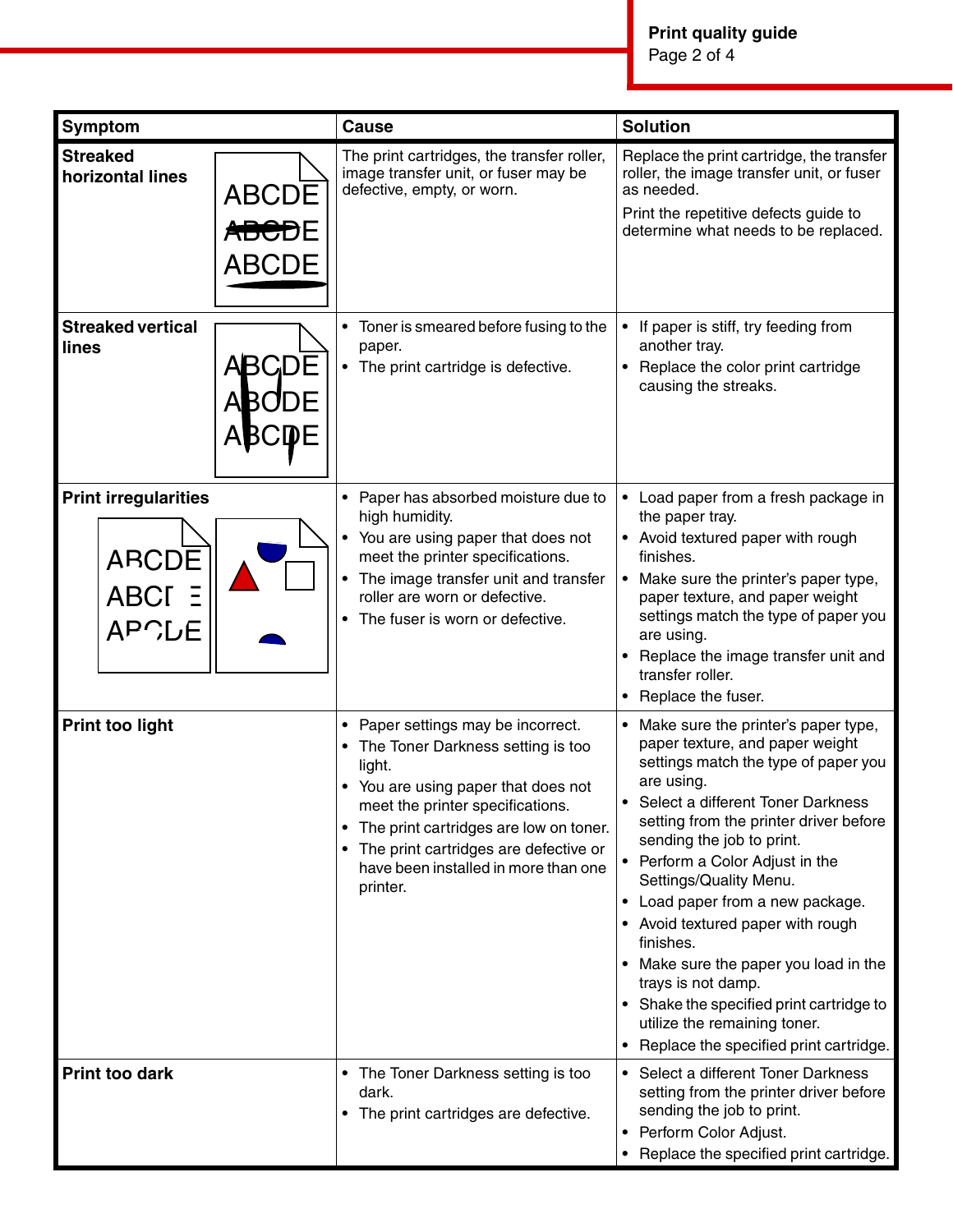| Symptom                                                                                                                                                                                         |                                                              | <b>Cause</b>                                                                                                                                                                                                                                                                                                                                                                                                                    | <b>Solution</b>                                                                                                                                                                                                                                                                                                                                                                                                   |
|-------------------------------------------------------------------------------------------------------------------------------------------------------------------------------------------------|--------------------------------------------------------------|---------------------------------------------------------------------------------------------------------------------------------------------------------------------------------------------------------------------------------------------------------------------------------------------------------------------------------------------------------------------------------------------------------------------------------|-------------------------------------------------------------------------------------------------------------------------------------------------------------------------------------------------------------------------------------------------------------------------------------------------------------------------------------------------------------------------------------------------------------------|
| <b>Transparency print quality is</b><br>poor<br>(Print has inappropriate light or dark<br>spots, toner is smeared, horizontal or<br>vertical light bands appear, or color<br>does not project.) |                                                              | • You are using transparencies that do<br>not meet the printer specifications.<br>• The Paper Type setting for the tray<br>you are using is set to something<br>other than Transparency.                                                                                                                                                                                                                                        | • Use only transparencies<br>recommended by the printer<br>manufacturer.<br>Make sure the Paper Type setting is<br>set to Transparency.                                                                                                                                                                                                                                                                           |
| <b>Toner specks</b>                                                                                                                                                                             |                                                              | The print cartridges are defective.<br>The transfer roller is worn or<br>defective.<br>• The image transfer unit is worn or<br>defective.<br>The fuser is worn or defective.<br>• Toner is in the paper path.                                                                                                                                                                                                                   | • Replace the specified print cartridge.<br>Replace the transfer roller.<br>Replace the image transfer unit.<br>Replace the fuser.<br>• Call for service.                                                                                                                                                                                                                                                         |
| Toner rubs off the paper easily<br>when you handle the sheets<br>Gray<br>background<br><b>ABCDE</b><br><b>ABCDE</b>                                                                             |                                                              | • The Type setting is wrong for the type<br>of paper or specialty media you are<br>using.<br>• The Texture setting is wrong for the<br>type of paper or specialty media you<br>are using.<br>• The Weight setting is wrong for the<br>type of paper or specialty media you<br>are using.<br>The fuser is worn or defective.<br>$\bullet$<br>• The Toner Darkness setting is too<br>dark.<br>The print cartridges are defective. | • Change Paper Type to match the<br>paper or specialty media you are<br>using.<br>• Change Paper Texture from Normal<br>to Smooth or Rough.<br>• Change Paper Weight from Plain to<br>CardStock (or other appropriate<br>weight).<br>• Replace the fuser.<br>• Select a different Toner Darkness<br>setting from the printer driver before<br>sending the job to print.<br>Replace the specified print cartridge. |
| <b>Uneven print</b><br>density                                                                                                                                                                  | <b>ABCDE</b><br><b>ABCDE</b><br><b>ABCDE</b><br><b>ABCDE</b> | The print cartridges are defective.<br>The transfer roller is worn or<br>defective.<br>The image transfer unit is worn or<br>defective.                                                                                                                                                                                                                                                                                         | Replace the specified print cartridge.<br>Replace the transfer roller.<br>Replace the image transfer unit.<br>٠                                                                                                                                                                                                                                                                                                   |
| <b>Ghost Images</b>                                                                                                                                                                             | <b>ABCDE</b><br><b>ABCDE</b><br><b>ABCDE</b>                 | The toner level is low in the print<br>cartridges.                                                                                                                                                                                                                                                                                                                                                                              | Make sure the Paper Type setting is<br>correct for the paper or specialty<br>media you are using.<br>Replace the specified print cartridge.<br>$\bullet$                                                                                                                                                                                                                                                          |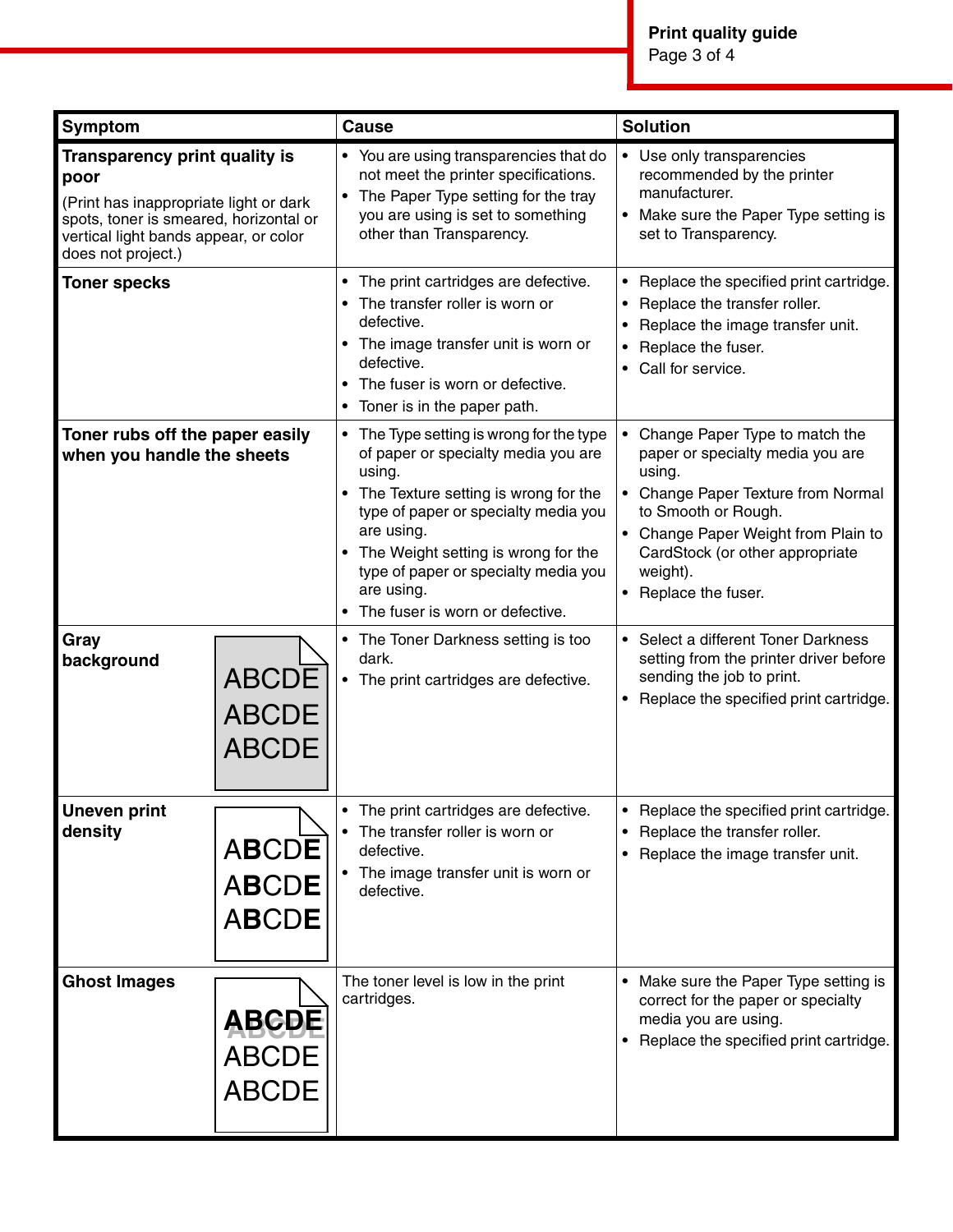Page 4 of 4

| Symptom                                                                                               | <b>Cause</b>                                                                                                                                                                                                                                                                                                  | <b>Solution</b>                                                                                                                                                                                                                                                                                                                |
|-------------------------------------------------------------------------------------------------------|---------------------------------------------------------------------------------------------------------------------------------------------------------------------------------------------------------------------------------------------------------------------------------------------------------------|--------------------------------------------------------------------------------------------------------------------------------------------------------------------------------------------------------------------------------------------------------------------------------------------------------------------------------|
| <b>Clipped images</b><br>(Some of the print is cut off on the<br>sides, top, or bottom of the paper.) | Guides in the selected tray are set for a<br>different size paper than what is loaded<br>in the tray.                                                                                                                                                                                                         | Move the guides in the tray to the<br>proper positions for the size loaded.                                                                                                                                                                                                                                                    |
| <b>Incorrect margins</b>                                                                              | Guides in the selected tray are set for<br>a different size paper than what is<br>loaded in the tray.<br>• Auto size sensing is set to off, but<br>you loaded a different size paper in a<br>tray. For example, you inserted A4<br>size paper into the selected tray but<br>did not set the Paper Size to A4. | Move the guides in the tray to the<br>proper positions for the size loaded.<br>Set the Paper Size to match the<br>media in the tray.                                                                                                                                                                                           |
| <b>Skewed print</b><br>(Print is inappropriately slanted.)                                            | Guides in the selected tray are not in<br>the correct position for the paper size<br>loaded in the tray.<br>• You are using paper that does not<br>meet the printer specifications.                                                                                                                           | Move the guides in the tray to the<br>proper positions for the size loaded.<br>See "Media Specifications" in the<br>User's Guide on the Software and<br>Documentation CD.                                                                                                                                                      |
| <b>Blank pages</b>                                                                                    | One or more print cartridges are<br>defective or empty.                                                                                                                                                                                                                                                       | Replace the defective print cartridges.                                                                                                                                                                                                                                                                                        |
| Solid color pages                                                                                     | The print cartridges are defective.<br>$\bullet$<br>Your printer requires servicing.<br>$\bullet$                                                                                                                                                                                                             | Replace the specified print cartridge.<br>$\bullet$<br>Call for service.<br>$\bullet$                                                                                                                                                                                                                                          |
| The paper curls badly once it<br>prints and exits to a bin                                            | • The Type, Texture, and Weight<br>settings are not appropriate for the<br>type of paper or specialty media you<br>are using.<br>The paper has been stored in a high<br>humidity environment.                                                                                                                 | • Change Paper Type, Paper Texture,<br>and Paper Weight to match the<br>paper or specialty media loaded in<br>the printer.<br>Load paper from a fresh package.<br>$\bullet$<br>Store paper in its original wrapper<br>until you use it.<br>See "Storing paper" in the<br>User's Guide on the Software and<br>Documentation CD. |